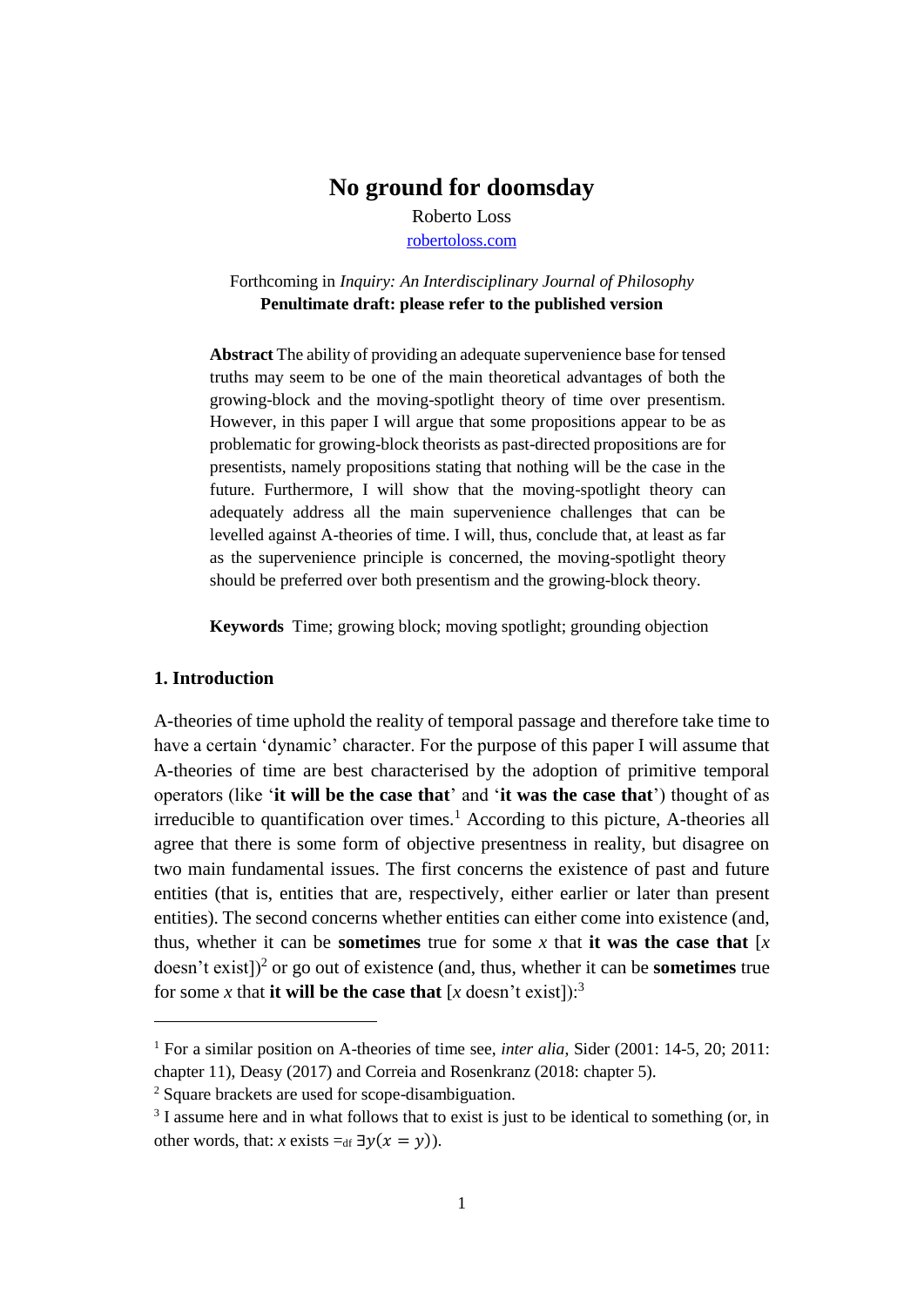- (i) According to *presentists*, there are no entities that are either earlier or later than other entities ('only present entities exist'), and (at least, typically)<sup>4</sup> it is neither (necessarily) the case that everything **will always exists**, nor is it (necessarily) the case that everything **has always existed**. 5
- (ii) According to *growing-block theorists* (henceforth: 'GB-theorists'), past and present entities exist, yet future entities don't. GB-theorists take the 'sum total of existence [to be] always increasing' (Broad 1923: 66) as time passes. For GB-theorists it is, thus, true that everything **will always exist**, although it is false that everything **has always existed**.
- (iii) Finally, according to *moving-spotlight theorists* (henceforth: 'MStheorists'), past, present and future entities exist, and **it is always the case** *both* that everything **always existed** *and* that everything **will always exist**. The only kind of 'tensed change'<sup>6</sup> for MS-theorists is change in the instantiation of a *sui generis* property of presentness, so that for them, **it is always the case that** one time (and one time only) is present and for every time *t*, if *t* is present, then *t* **was always** non-present and it **will always be** non-present (in what follows I will stop marking joint-carving temporal expressions with bold letters and let the context disambiguate).<sup>7,8</sup>

<sup>4</sup> What we may call, after Williamson (2013), 'Williamsonian presentism' (of which I regard Sullivan's 2013 'Minimal A-theory' as an instance) takes only present entities to exist and yet **always** everything to **always** exist.

<sup>&</sup>lt;sup>5</sup> In other words, I am taking here the core presentist tenet to be the thesis according to which, necessarily, **it is never the case that**, there is an  $x$  and a  $y$ , such that  $x$  is earlier than *y*. Alas, a proper defence of this definition must be left for another occasion (see, however, footnote 8).

 $6$  By 'tensed change' I mean the following: tensed change occurs if and only if, for some  $p$ , [**it is sometimes the case** that *p*] and [**it is sometimes the case that** *~p*] (cfr. Correia and Rosenkranz 2018: 11).

<sup>&</sup>lt;sup>7</sup> I am here omitting, for simplicity's sake, other constraints on A-theories, such as, for instance, the following constraint on the MS-theory: if **it is now the case that** time *t* instantiates presentness, then, if something **will be the case**, there is a time  $u$  that is later than time  $t$  and such that **it will be the case that**  $u$  is present (see section 3 for some discussion on similar principles).

<sup>8</sup> Correia and Rosenkranz (2018) characterise presentism, the GB-theory and the MS-theory in a similar way (see chapter 5 and, for an overview, p. 168). Two differences with the present approach might be worth noticing: (i) Correia and Rosenkranz make use of an 'At *x*' operator which (although they acknowledge that in principle 'allows for the standard analysis in terms of '[x is a time] & Always, (x is present  $\rightarrow \varphi$ )', p. 7) they take to be primitive; (ii) Correia and Rosenkranz characterise presentism as the theory according to which (**it is always the case that**) there exists only one time. Therefore, at least those who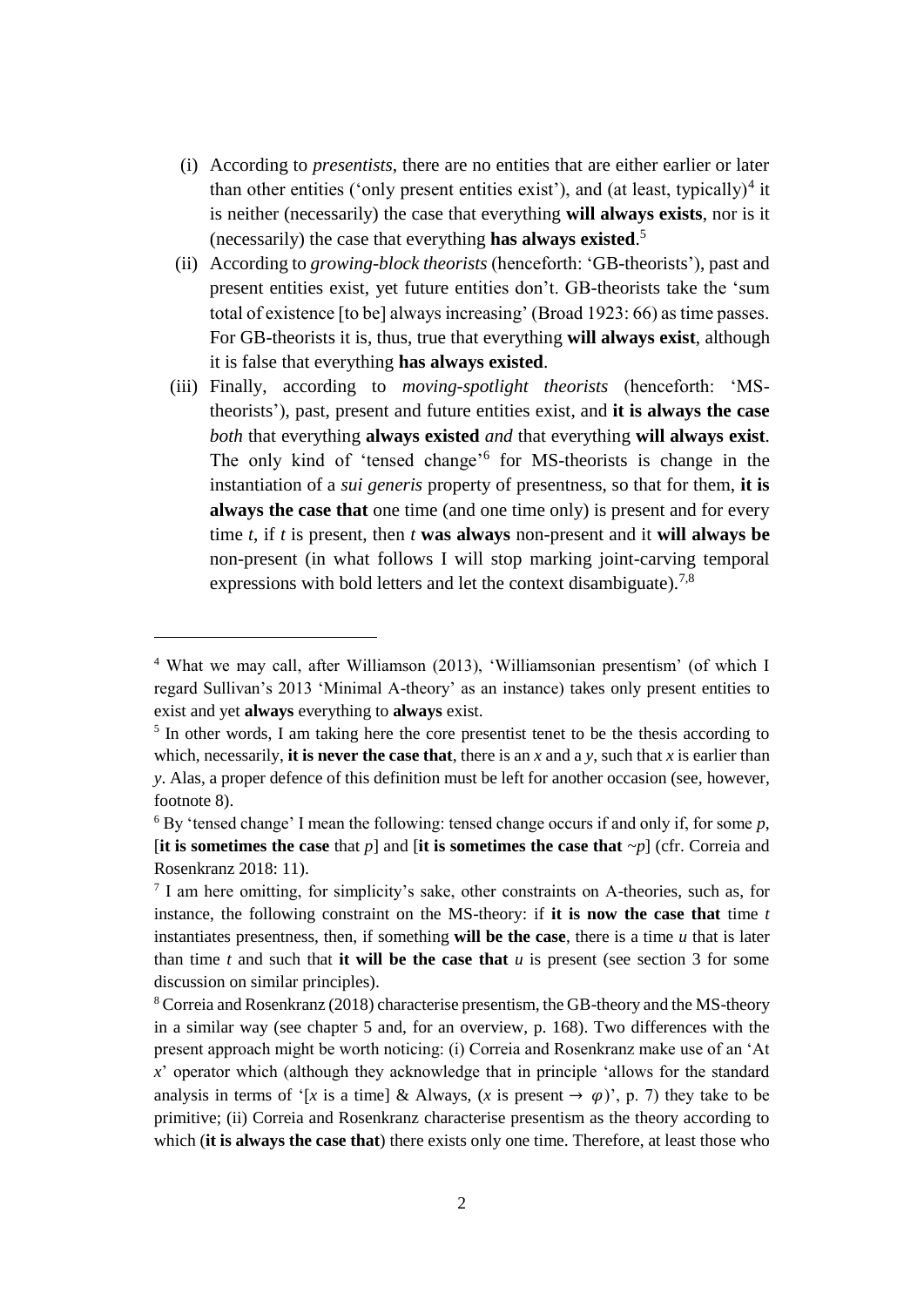Truth depends on reality. One way to articulate this idea is to say that for every true proposition *p* there is something, a *truthmaker*, in virtue of which *p* is true. However, *truthmaker maximalism* appears to come at a cost that not everybody may be willing to pay, such as, for instance, a commitment to entities like tropes, states of affairs, negative facts, or totality facts.<sup>9</sup> A weaker way in which truths may be said to depend on reality is by *supervening* on reality. According to the 'Supervenience Principle', if a certain proposition *p* is true, then it couldn't have been false without there being a *difference* in reality: either in the population of entities, or in the fundamental properties and relations they instantiate:  $10$ 

**Supervenience Principle**: For any proposition  $p$ , if  $p$  is true, then it is necessarily the case that, if *p* is not true, then either (i) some things exist that don't actually exists, (ii) some things that actually exist don't exist, (iii) some things instantiate some fundamental properties or relations that they don't actually instantiate, or (iv) some things don't instantiate some fundamental properties or relations they actually instantiate.<sup>11</sup>

The Supervenience Principle doesn't seem to require the existence of controversial entities and properties. It only requires that a variation in truth always correspond to a certain variation in reality. Furthermore, since the Supervenience Principle concerns the difference in truth-value of a certain proposition (either across worlds or in time) it poses no problem whatsoever for necessary truths, as a necessary truth trivially complies with the Principle. In what follows I will assume that the idea that truth depends on reality is best expressed by means of the Supervenience Principle.

Consider some contingent truth about the past like

(C) Caesar crossed the Rubicon

think that 'presentists should deny that there is anything at all […] that is the present time' (Merricks 2007: 124-5) may have some reason to prefer the characterisation of presentism offered in this paper.

<sup>9</sup> This problem is more acute when truthmaker maximalism is combined with *truthmaker necessitarianism* (according to which, if *x* makes *p* true, then necessarily, if *x* exists, *p* is true). Notice, however, that even forms of truthmaker contingentism seem to suffer from this problem. Just as a way of an example, Parsons (1999) takes truths to simply supervene upon the intrinsic nature of their truthmakers. As he himself seems to acknowledge (1999: 334) it is at least not obvious that his account is sufficient to eliminate the need for either negative facts or totality facts.

<sup>&</sup>lt;sup>10</sup> Two *loci classici* for the first and the second approach are Armstrong (2004) and Lewis (2001), respectively.

 $11$  See Lewis (2001: 612) for a statement of the principle in terms of possible worlds.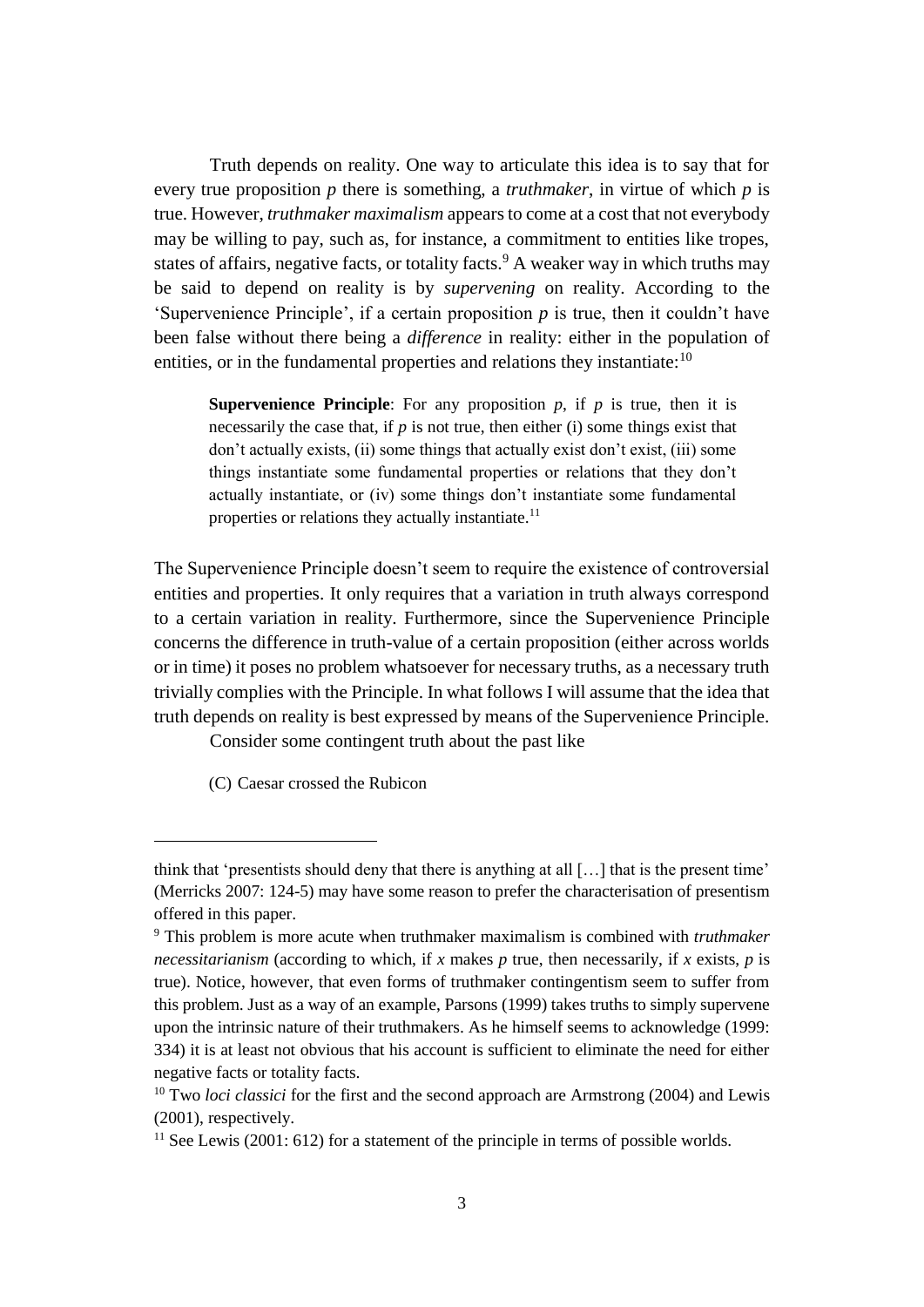According to MS-theorists and GB-theorists, (C)'s truth-value supervenes on the way the past block of reality is. For them, in fact, Caesar exists, is temporally located in the past, and is crossing the Rubicon on 49BC. If (C) was false, then the world would be different in at least one of these respects. Instead, according to presentists, neither Caesar nor his crossing the Rubicon exist anymore. Therefore, it seems that presentists must say in this case that the truth of (C) *doesn't* supervene on reality. This, in a nutshell, is the so-called grounding objection to presentism $12,13$ 

All the proposed responses to the grounding objection to presentism appear to fall into two main groups whose members we can call (following Tallant and Ingram 2015) 'upstanding' and 'nefarious' presentists, respectively. *Upstanding presentists* accept the grounding challenge and consequently provide *sui generis* grounds for truths about the past. Although many upstanding presentist theories have been proposed in the literature, the following three appear to be among the most representative ones:

- (i) Bigelow (1996) takes past-directed truths to be truth-made by the fact that the world instantiates 'Lucretian properties' such as 'being such that once Caesar crossed the Rubicon'.
- (ii) Cameron (2010, 2015) invokes both 'temporal distributional properties' (saying how a thing is across time) and 'age-properties' (saying how old a thing is) and claims that 'it is in virtue of things having these properties *now* [...] that the bearers of these properties *were* such-and-such a way' (Cameron 2015: 362).
- (iii) Bourne (2006) and Crisp (2007) resort instead to *ersatz* B-theoretical histories constructed out of *ersatz* times (consisting in sets of propositions) and an *ersatz* earlier-later relation. For them, what makes 'it was the case that *p*' true is the fact that *p* belongs to an *ersatz* time that is *ersatz*-earlier than the present *ersatz* time.

Instead, *nefarious presentists* (like Tallant and Ingram 2015) reject the unrestricted validity of the Supervenience Principle and accept that some truths about the past do indeed float on the void and have no present ground. 'Socrates drank hemlock'

 $12$  See Caplan and Sanson (2011) and Davidson (2013) for an introduction to the grounding problem for presentists.

<sup>&</sup>lt;sup>13</sup> Notice that grounding objection isn't normally thought of as targeting future-directed truths like

<sup>(</sup>M) There will be a human colony on the Moon in 2077

In fact, many accept that if nothing makes (M) either true or false, then (M) is indeed neither true nor false (or, alternatively, neither *determinately* true nor *determinately* false; see Barnes and Cameron 2009, 2011). More on this below (section 2).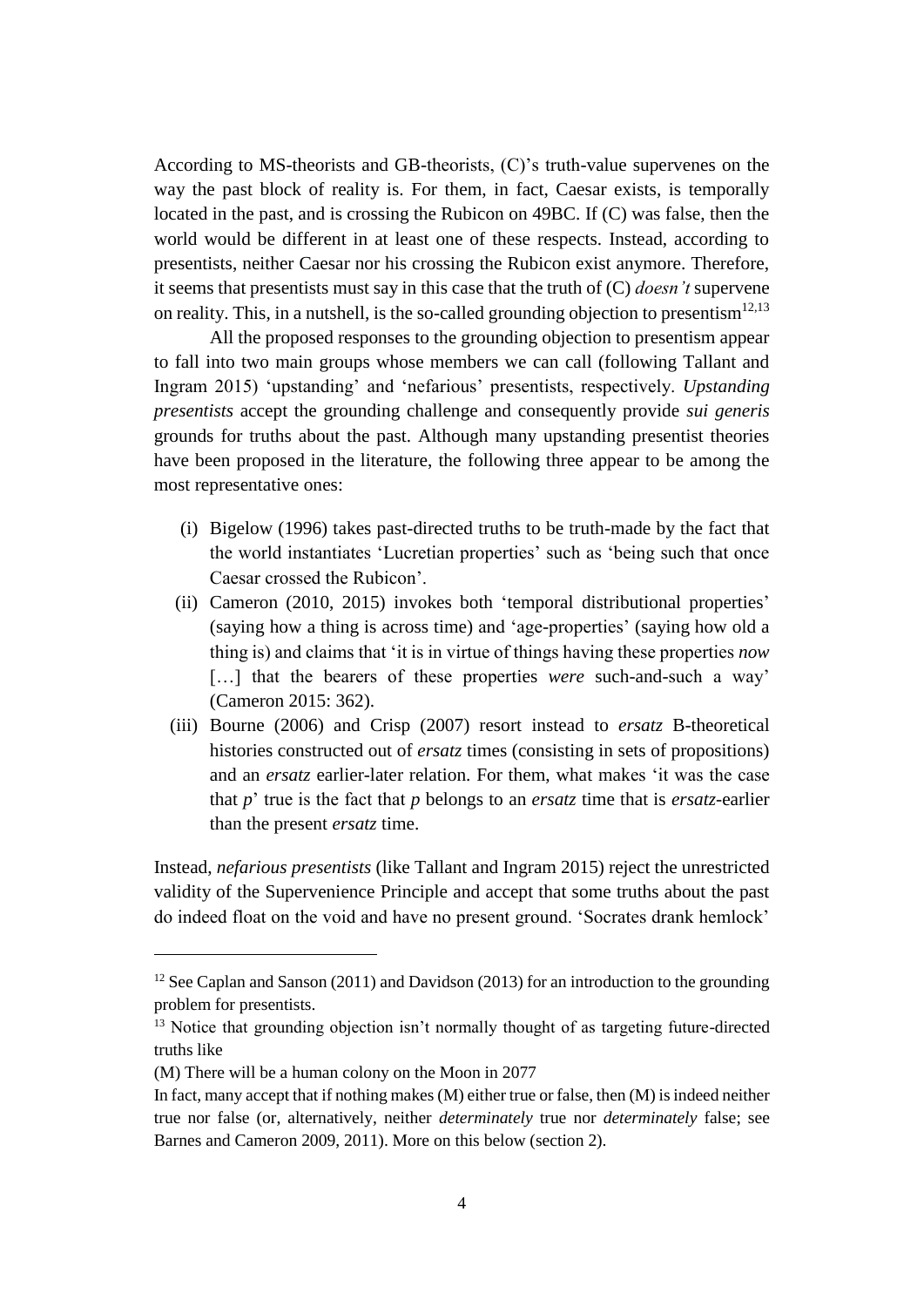is true because Socrates drank hemlock. However, the latter fact has no further ontological ground and is, thus a fundamental aspect of reality, or so the nefarious thought seems to go. $^{14}$ 

The grounding objection seems to draw a wedge between presentism on the one hand and non-presentist A-theories of time like the GB-theory and the MStheory on the other hand. However, as I will argue in this paper, there appears to be at least one class of statements that are as problematic for GB-theorists as pastdirected statements are for presentists, namely 'this is doomsday' statements saying that nothing will be the case in the future. On the contrary, as I will show, the MStheory is perfectly in position to meet not only the 'doomsday challenge' to Atheories of time (as I will call it) but also all the other supervenience challenges that may be levelled against it. I will, thus, conclude that the Supervenience Principle appears to give us good reasons to prefer the MS-theory over both presentism and the GB-theory.

### **2. The doomsday challenge**

As is well-known, temporal operators can be used to express many topological features of time, such as its being linear, dense, discrete, and endowed with a first or a last moment.<sup>15</sup> In particular, A-theorists can take the last moment of time ('doomsday') to be the moment at which *nothing*— not even metaphysical or logical truths—*will be* the case and, thus, at which the following 'this is doomsday' statement is true (in what follows  $F'$  stands for the tense-operator 'it will be the case that'):

(D)  $\sim$ ∃ $pFp$ It is not the case that, for some  $p$ , it will be the case that  $p^{16}$ 

Suppose, then, that the A-theory of time is true and that it is indeed doomsday. What does the truth of (D) supervene on? Let's call this the 'doomsday challenge' to Atheories of time.

Presentists can answer the doomsday challenge in the very same upstanding or nefarious way in which they attempt to rebut the grounding objection. They can either claim that (D) is a brute, ungrounded truth or claim that (D) possesses some *sui generis* supervenience base. As I will argue in section 3, MS-theorists appear to

<sup>&</sup>lt;sup>14</sup> Other nefarious presentists appear to include Baia (2012), Sanson and Caplan (2010), and Tallant (2009, 2010).

 $15$  See Burgess (1984).

<sup>&</sup>lt;sup>16</sup> See Goranko and Galton (2015: §3.6.1) for similar principles expressing the idea that time has no beginning and no end.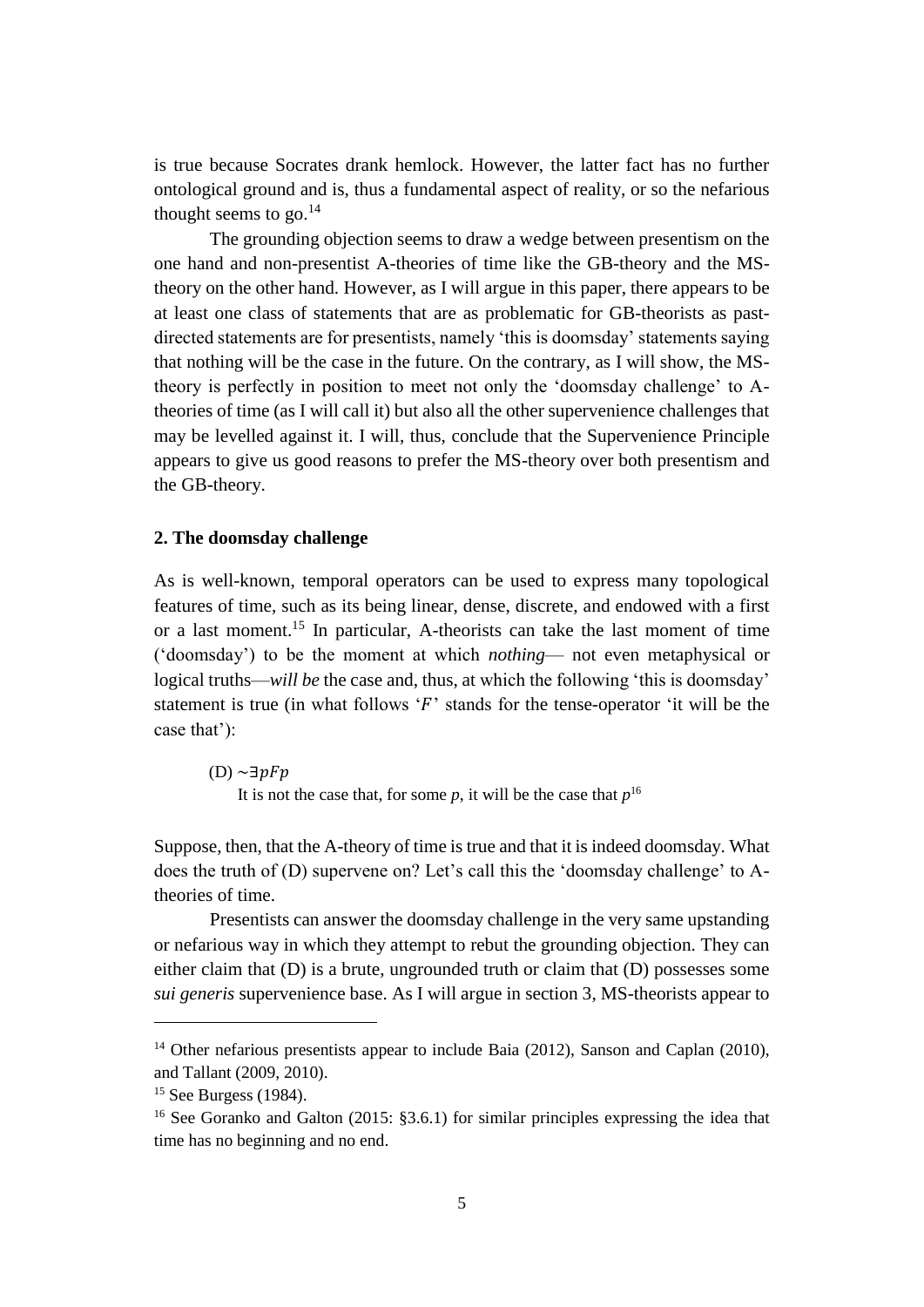be perfectly in position to meet the doomsday challenge *without* resorting to any of the presentist strategies. Instead, things appear to be more problematic for GBtheorists. Clearly, in fact, for GB-theorists the truth of (D) cannot depend on the fact that future entities are not part of the ontological inventory. For GB-theorists it is *always* true that future entities don't exist, and therefore, even at moments at which (D) is *false*. It is, thus, not the lack of future ontology that can make a difference to the truth-value of (D). Can (D) supervene only on the present and the past, and thus on what present and past entities exist and what properties and relations they instantiate? Although the hypothesis doesn't seem to be inconsistent, it is at least *prima facie* hard to see *how* for GB-theorists a situation in which (D) is false could differ from a situation in which (D) is true. In order to better understand this point, consider the classical case of how negative existentials supervene on reality. In order for the truth-value of 'There are no arctic penguins' to supervene on reality it isn't necessary to postulate a *sui generis* entity making 'There are no arctic penguins' true, like the *absence* of arctic penguins. 'There are no arctic penguins' supervenes on reality simply because a world in which 'There are no arctic penguins' is false would be different from the actual world, namely, by containing arctic penguins. In other words, it is by deciding whether to create arctic penguins or not that God can determine whether 'There are no arctic penguins' is true or false. Return, then, to (D). *What* can God decide to create in order to determine whether (D) is true or false? What kind of entities or the instantiation of what kind of properties and relations could possibly make a difference for the truth or falsity of (D)?

One option might appear to be that of saying that (D) is grounded in the laws of nature (plus the current state of the world). As Briggs and Forbes (2012) claim, '[t]ruth should supervene […] on the concrete things that […] exist, the properties and relations those things instantiate, and the laws of nature' (Briggs and Forbes 2012: 296).<sup>17</sup> However, this answer excludes the possibility that (D) may be a nomologically contingent truth. But why shouldn't it be possible for doomsday to occur also without being deterministically determined by the laws of nature? In the same way in which we accept that in nomologically indeterministic worlds some events can occur (or not occur) even if their occurring (or not occurring) is not required by the laws of nature, it seems that—at least absent further considerations—we also ought to accept the possibility that no event whatsoever will occur, even when the laws of nature are silent about this. GB-theorists offering this kind of reply would at least owe us some independent motivation of why doomsday can only come about as a matter of nomological necessity.

<sup>&</sup>lt;sup>17</sup> See Markosian (2013) on presentism and the idea of grounding tensed truths in the laws on nature.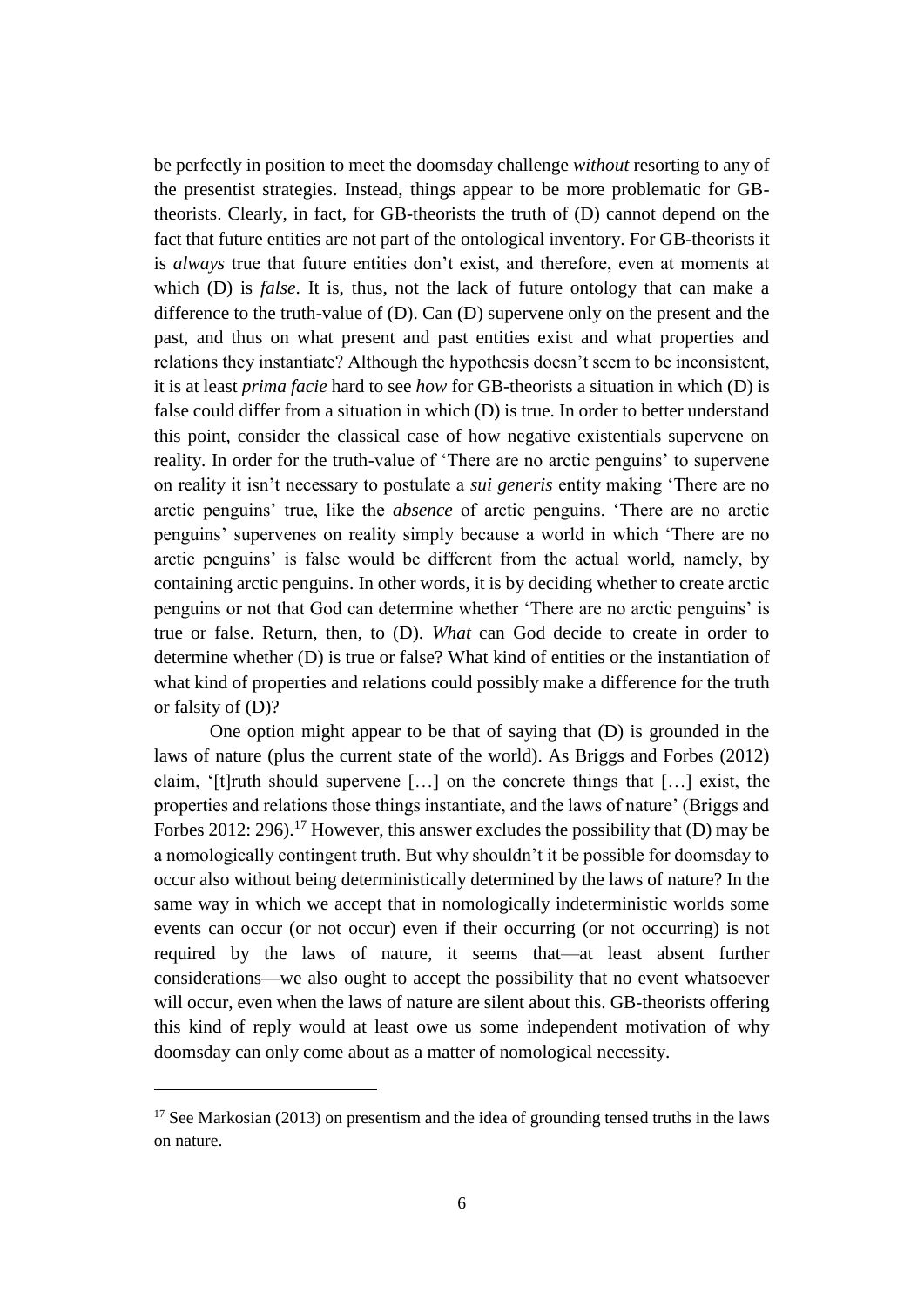A second option may seem to be that of accepting both that (i) doomsday is indeed a possibility and that (ii) nothing can ever ground either the truth or falsity of (D), so that (iii) on doomsday (D) should be thought of as being *neither true nor false*. The reasoning behind (iii) appears to be the same that animates 'Aristotelian' approaches to the open future, according to which future-contingent statements are neither true nor false:

- (i) truth and falsity depend on reality;
- (ii) if there is nothing that makes a certain statement true and nothing that makes it false, then the statement in question is neither true nor false;
- (iii) there is nothing making (D) either true or false;
- (iv) therefore,  $(D)$  is neither true nor false.<sup>18</sup>

However, it is difficult to understand how this solution could be consistently defended. In order to appreciate this point, notice that there is an important difference for GB-theorists between the problem concerning the 'this is doomsday' statement (D) and the familiar problem of future-contingent statements. In fact, although the idea that future-contingent statements lack a (determinate) truth-value is not completely uncontroversial,<sup>19</sup> it has the *prima facie* ring of intuitiveness to it: 'The future does not exist. Therefore, there is nothing in reality capable of making future-contingent statements either true or false. However, *once enough time has passed*, reality will make the corresponding (appropriately 'truth-value linked')<sup>20</sup> present-tense statement true, thus 'resolving' the past unsettledness of the futurecontingent statement in question, so to speak'. In the case of doomsday, however, things appear to be significantly different. In fact, if it *is* doomsday, and so *it is the case* that, for no *p*, it will be the case that *p*, how can it *not* be *true* that for no *p*, it will be the case that *p*? How can the world be ending *right now* if (i) it is currently

<sup>&</sup>lt;sup>18</sup> Not every GB-theorist endorses this 'gappist' treatment of future-contingent statements. Correia and Rosenkranz (2018), for instance, take future-contingent statements to be 'grounded in the future', so to speak, in the sense that if '*n* time units in the future it will be the case that *p*' is a true future-contingent statement, there will be some fact, *n* time units in the future, grounding the fact that it is now the case that *p* (see Correia and Rosenkranz 2018: 109-110). Notice that this strategy is clearly not applicable in the case of (D) since on doomsday there is *no* future in which (D) can be grounded. Correia and Rosenkranz endorse the ('nefarious') idea that '[if] time will not go on for at least *n* units of time, then one can hold that for some *m*, with  $0 \le m < n$ , [...] *m* time-units from the present, time has come to an end, and add that *m* time-units from the present, it is a *brute fact* that time has come to an end' (Correia and Rosenkranz 2018: 111; my italics).

<sup>&</sup>lt;sup>19</sup> MacFarlane (2003) is a good starting point on the recent debate on future-contingents.

<sup>&</sup>lt;sup>20</sup> See Dummett (1968) on the notion of 'truth-value link'.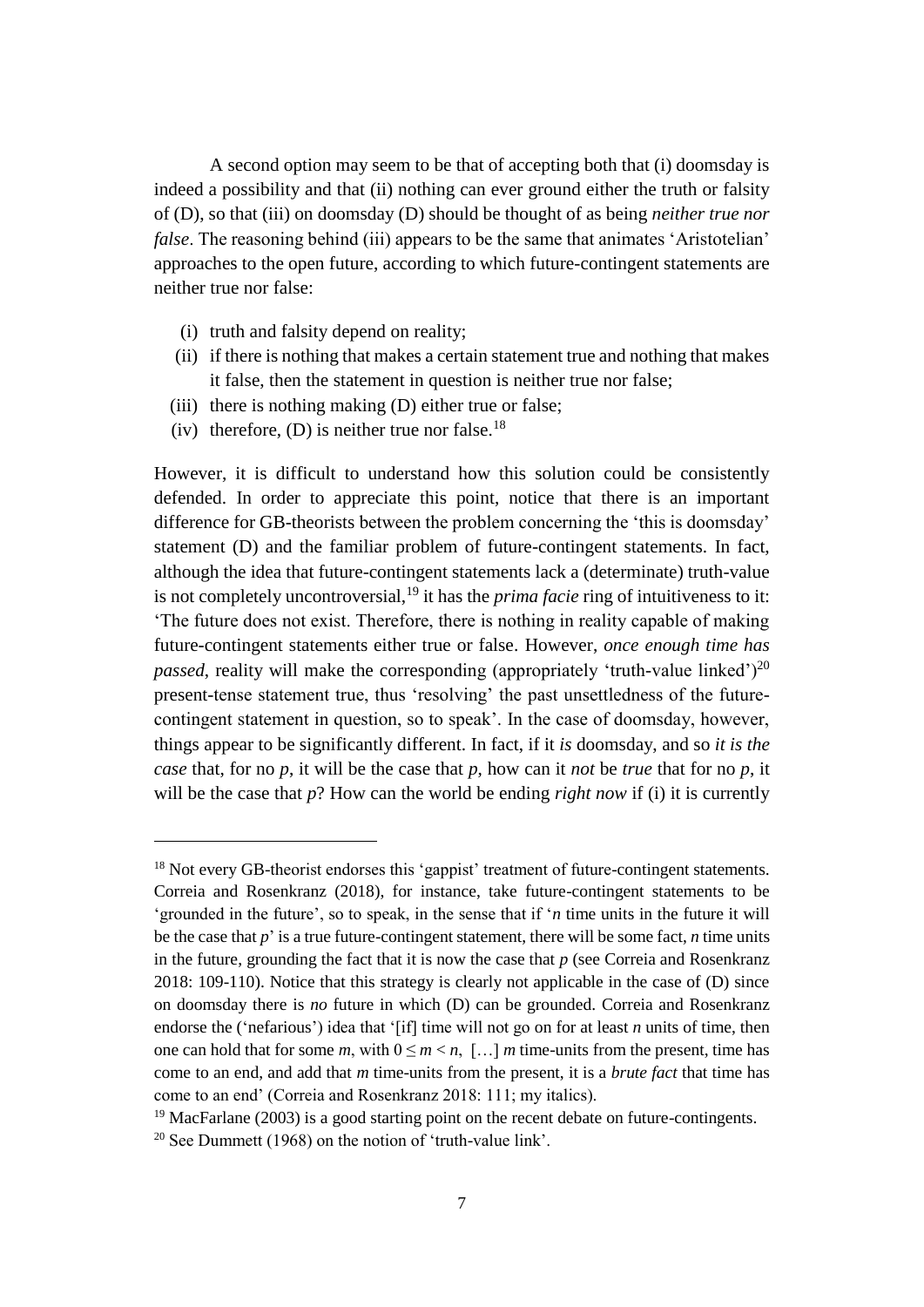neither true nor false that it is the end of the world and (ii) it will never be even retrospectively true that it is now doomsday?<sup>21,22</sup> In the case of future-contingent statements the unsettledness of a statement about the future is thought of as something that the future *will resolve*. The sentence 'It will be sunny tomorrow' is neither true nor false *now*, yet tomorrow the sentence 'It is sunny today' *will be* either true or false. We have, thus, in this case *two* different sets of possible futures: the set containing the futures in which it is sunny tomorrow and the set containing the futures in which it is not sunny tomorrow. In the case of (D), instead, there is only *one* set of possible *futures*: the set containing the futures in which (D) is *false*. Therefore, the only way in which *what happens in the future* may 'resolve' the unsettledness of (D) is by showing its (retrospective) falsity. If, instead, today were doomsday, as (D) says, then (D) could never be even retrospectively true. In this case we would have, thus, the paradoxical situation in which the world ends by leaving it open and unsettled whether the world is ending.

Some GB-theorists may perhaps reply that within the framework of an Aristotelian approach to the open future doomsday should not be thought of as the moment at which  $(D)$  is true, but rather as the moment at which  $(D^*)$  or, alternatively,  $(D^{**})$  is the case (depending on whether one takes the lack of truthand false-makers to give rise to *truth-value* gaps or just *determinacy* gaps; in what follows  $\mathbf{T}'$ ,  $\mathbf{F}'$ , and  $\mathbf{\Delta}'$  stand for 'it is true that', 'it is false that', and 'it is determinately the case that'):

$$
\begin{array}{ll}\n(D^*) & \sim \textbf{T} \exists p F p \land \sim \textbf{F} \exists p F p \\
(D^{**}) & \sim \Delta \sim \exists p F p \land \sim \Delta \exists p F p\n\end{array}
$$

l

However, the problem with this strategy is that in this kind of framework we have, on the one hand, that  $(D^*)$  and  $(D^{**})$  entail that it is now-possible for the future to continue,<sup>23</sup> and on the other hand, that  $(D^*)$  and  $(D^{**})$  are true also when the future

 $21$  On future-contingents and the idea of 'retrospective truth' see, among many others, MacFarlane (2003) and Barnes and Cameron (2009).

 $^{22}$  Similarly, if it is assumed that future-contingent statements, although either true or false, are neither *determinately* true, nor *determinately* false (Barnes and Cameron 2009, 2011), the same kind of reasoning would entail that it cannot ever be *determinately* the case that the world is ending. But how could the world *determinately* end if it is neither (i) determinately true that it is the end of the world, nor (ii) it will be ever the case that it was true that it is the end of the world?

<sup>&</sup>lt;sup>23</sup> Within this kind of framework truth-value/determinacy gaps arise from the existence of a plurality of possible futures so that a proposition *p* is 'gappy' if and only if it is nowpossible that *p* and now-possible that not-*p* (see Thomason 1970, and Barnes and Cameron 2009).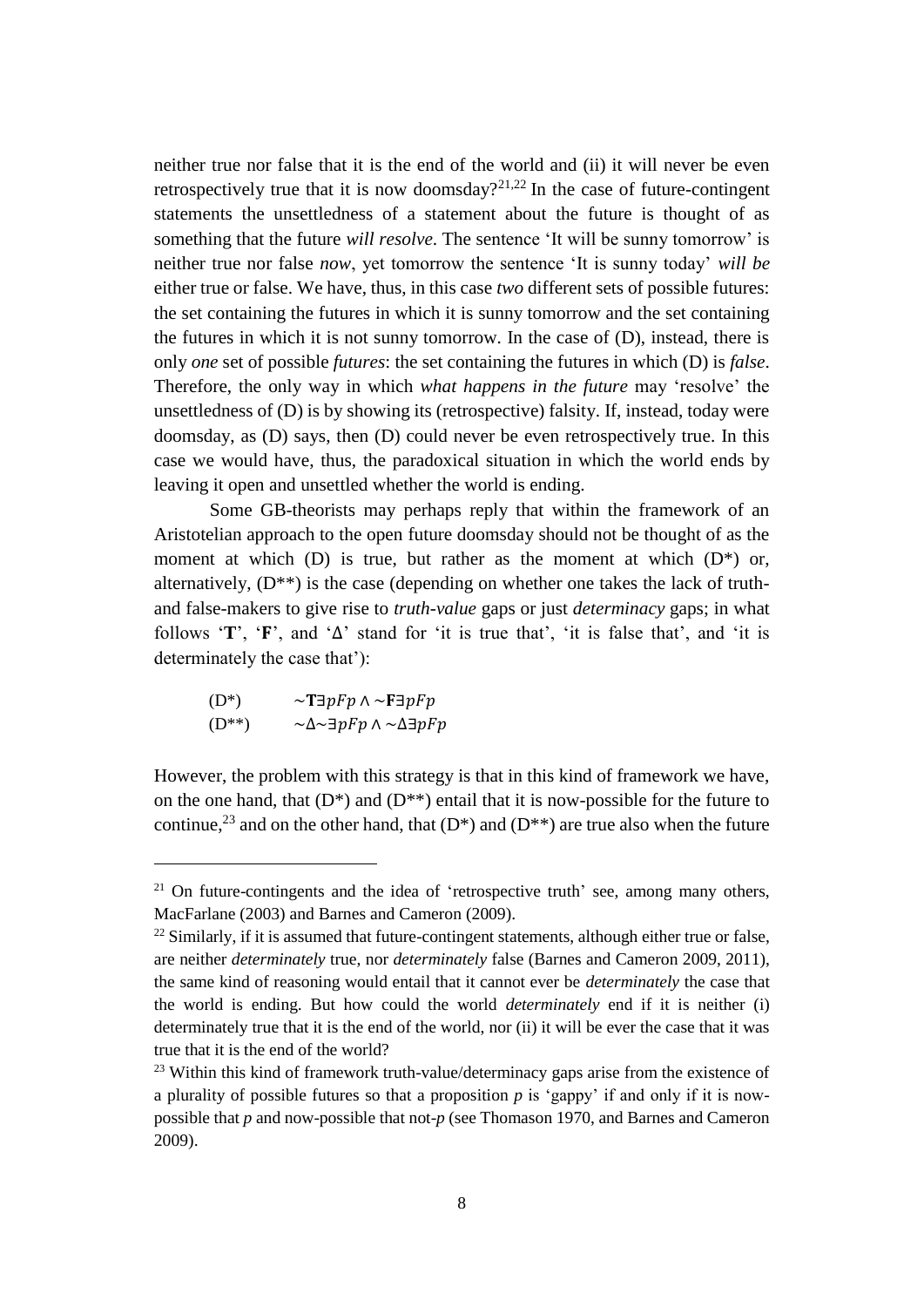is open as to whether it is doomsday or not. Consider, then, the scenario in which it is open and unsettled whether it is doomsday *and then* time keeps on passing for a little bit longer. If that was the case, it would follow from this account that it is true to say that *it was doomsday some time ago*, which of course, cannot be the case.

As a third option, GB-theorists may consider the possibility of simply biting the bullet and taking doomsday to be *im*possible. However, this option strikes one as too costly. Not only does the end of time seems to be a clear metaphysical possibility, but it is even something that contemporary physics doesn't appear to be in position to rule out about the *actual* world.<sup>24</sup> Furthermore, recall that here we are considering whether GB-theorists are really better off than presentists when it comes to the challenges posed by the Supervenience Principle. According to this option, the price that GB-theorists have to pay is to commit themselves to a certain substantial thesis concerning the topology of time. However, it is not at all clear that such a commitment should be preferable to either the position of *sui generis* truthmakers or the rejection of the unrestricted validity of the Supervenience Principle.

As I have argued, invoking (i) laws of nature, (ii) truth-value (or determinacy) gaps, or (iii) the impossibility of doomsday don't seem to be live options for GB-theorists. It seems, thus, that the only remaining option is that of following presentists and employing one of their responses to the grounding objection. *Upstanding GB-theorists* may, for instance, invoke *ersatz* histories and claim that (D) is made true by the fact that in the actual *ersatz* history the *ersatz* present is not 'followed' by any other time.<sup>25</sup> Or, alternatively, they might resort to other kinds of *sui generis* truthmakers for (D) like *future*-directed Lucretian properties (like 'being such that for every p, it will not be the case that p') or, perhaps, 'countdown-properties' instantiated by the world and thought of as the

 $24$  In the context of the theory of general relativity the so-called 'closed Friedmann models' feature both a 'big bang' and a 'big crunch' singularity so that, according to them, 'time is finite in the past, and […] also in the future' (Earman 1995: 19-20).

<sup>25</sup> *Ersatzist* GB-theorists include Briggs and Forbes (2012) (although they don't qualify as *upstanding* GB-theorists: 'The Growing-Block theory does better. Which timeline is actualized is determined by which concrete things tenselessly exist, the properties and relations those concrete things instantiate, and the laws of nature': 296). They call *ersatz* histories 'timelines' (Briggs and Forbes, 2012: 260) and 'semi-complete timelines' those timelines that 'the laws of nature permit, but do not require, to extend into the future' (Briggs and Forbes, 2012: 269). They leave open the question as to whether there are semicomplete timelines (*Ibid.*).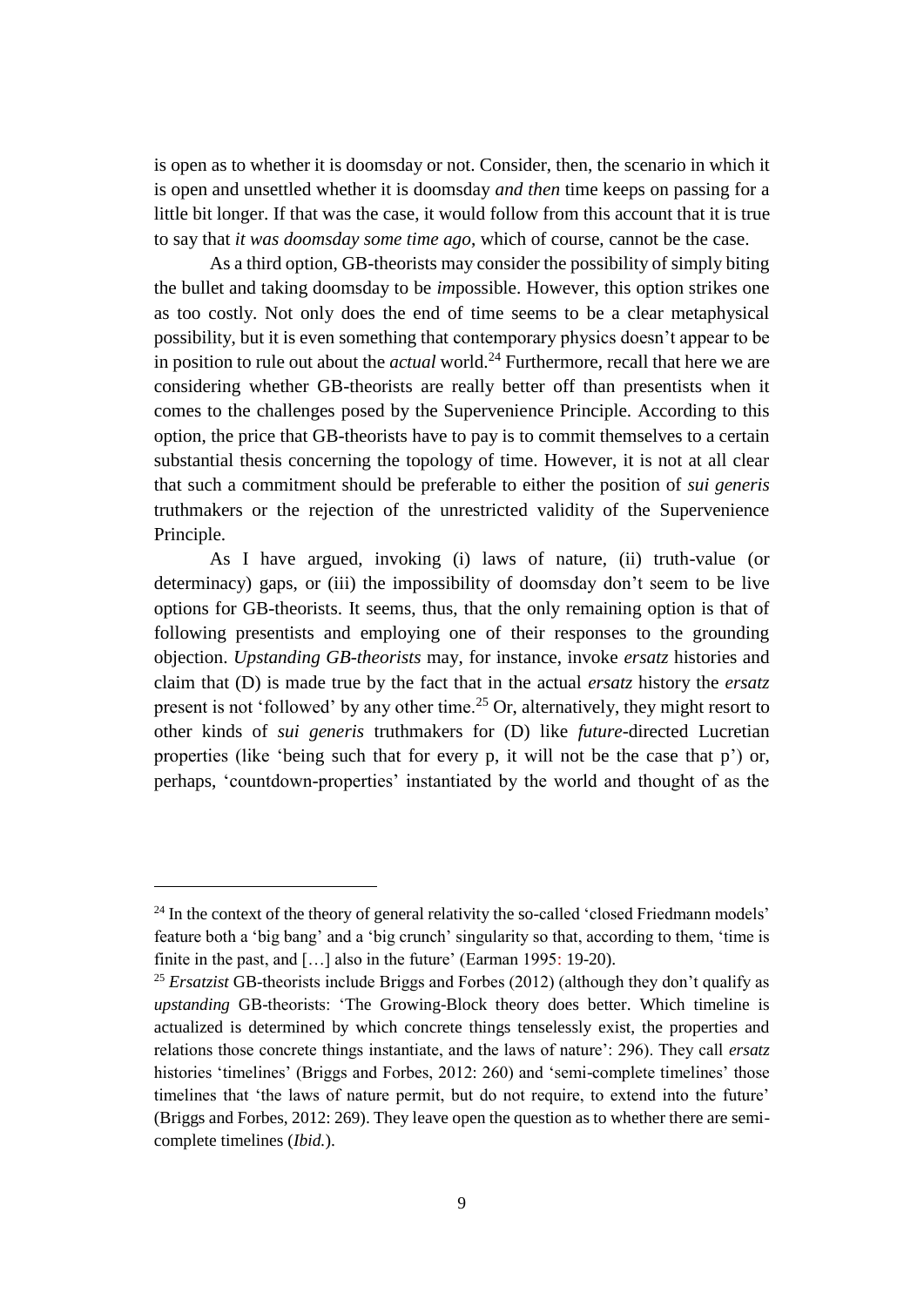future-directed counterparts of Cameron's  $(2010, 2015)$  age-properties.<sup>26</sup> Instead, *nefarious GB-theorists* (like Correia and Rosenkranz 2018: 111) can claim that, although the idea that 'truth doesn't float on the void' is in many cases plausible and intuitive, 'this is doomsday' propositions are indeed propositions that can be true without being grounded in reality. Both options appear to be open to GBtheorists, at least *prima facie*. It is clear, however, that in both cases the GB-theory doesn't seem to fare substantially better than presentism when it comes to providing a *general* account of how tensed truths supervene on reality.

### **3. The MS-theory and its supervenience challenges**

In order to understand how MS-theorists can successfully address the doomsday challenge it may be useful to also consider what appear to be the two other main supervenience objections that can be levelled against the MS-theory: (i) the objection concerning the 'Distinguishability Thesis' (Miller 2017, 2018a) and (ii) the objection focussing on truths about the 'A-past' such as 'time T was once present'.

The idea that non-presentist A-theories of time fare better than presentism when it comes to the grounding objection has been recently questioned in relation to the so-called 'epistemic challenge' to non-presentist A-theories. Take Caesar, for instance. According to pastist A-theories of time, Caesar exists and is located in the past. Caesar thinks he is in the present, yet he is wrong. However, Caesar seems to have the same kind of evidence we have when we claim that we are in the present. So, how can *we* know that we are in the present?<sup>27</sup> Miller (2017, 2018a) has argued that the only way non-presentist A-theorists can address the epistemic challenge is by endorsing the 'Distinguishability Thesis' (henceforth 'DT'):

**Distinguishability Thesis**: There is a respect, *R*, in which any time, *t*, when *t* is objectively present, is distinguishable from *t*, when *t* is objectively nonpresent. (Miller 2017: 187)

However, as Miller argues, once DT is accepted, pastist A-theorists appear to be in the same boat as presentists when it comes to truth-grounding. Simplifying a bit, Miller's main line of reasoning may be summed up as follows. Suppose that time T

<sup>&</sup>lt;sup>26</sup> 'Count-down properties' are meant here to be properties that say how much time the world has left, so to speak. When the world instantiates a countdown property saying that its time is over, *that* makes (D) true.

 $27$  On the epistemic challenge to non-presentist A-theories of time (also known as 'present problem') see, among others, Bourne (2002), Merricks (2006), and Braddon-Mitchell (2004, 2013).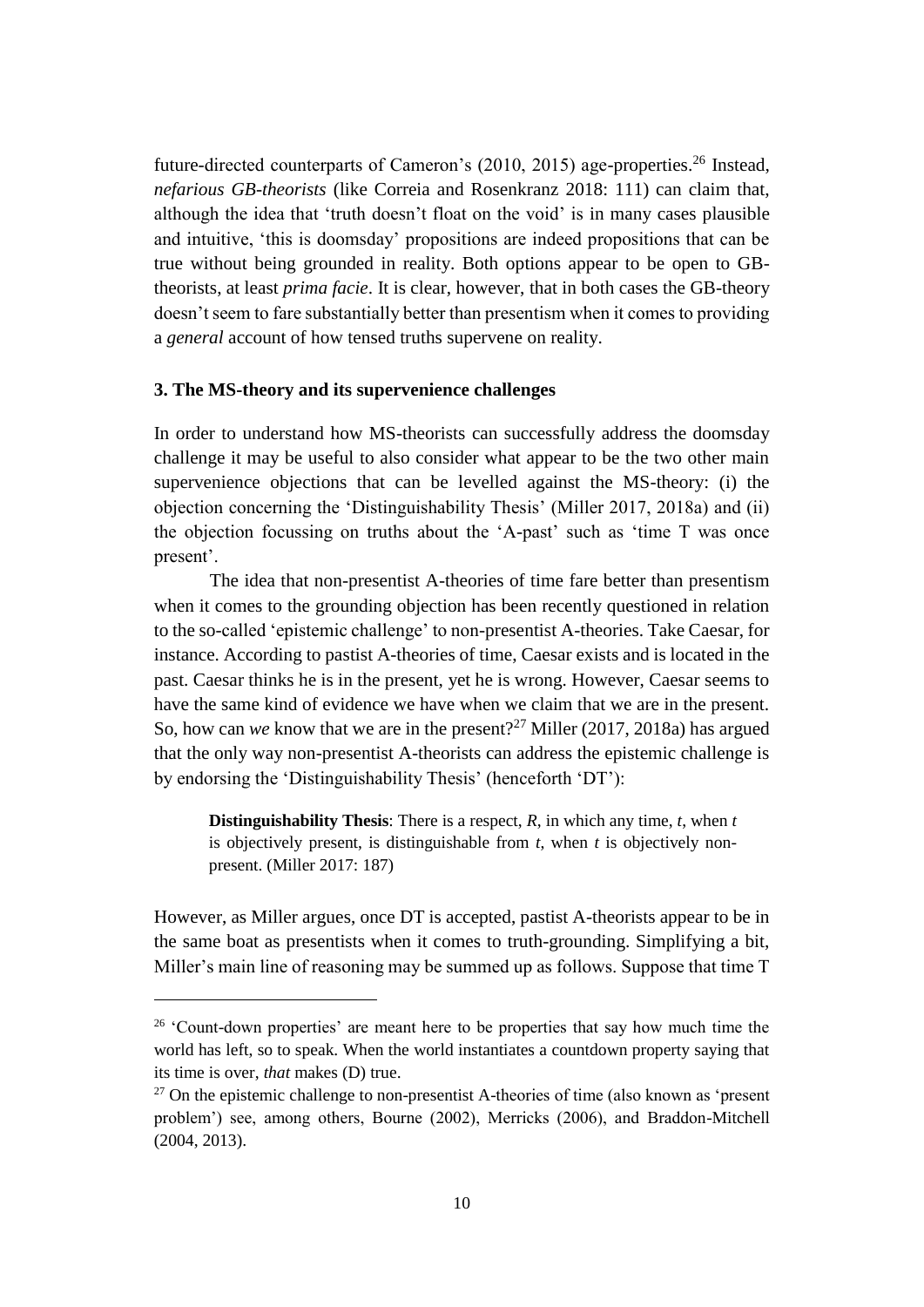was present and let R be the respect in which T *qua* present is distinguishable from T *qua* non-present. T was R in the past. However, T is past now, and so it is not R anymore. In other words, *T's being R* is not a part of reality anymore, given that T is not present. Therefore, the truth of 'T was R' appears to point beyond reality in the same problematic way in which truths like 'Socrates drank the hemlock' do for presentists. If DT is true, also the GB-theory and the MS-theory fall prey to the grounding objection.<sup>28</sup> Let us call this the 'distinguishability challenge'.

In a similar vein, (what we may call) the 'A-past challenge' focuses on truths about the past position of the moving spotlight. For instance, MS-theorists claim that although 2014 *is* past, it *was* present. However, 2014 doesn't currently instantiate the property of being present. '2014 was present' seems, thus, to be a truth that, quite like 'T was R', points beyond how reality currently is (and what entities exist and what properties and relations are instantiated), thus engendering a grounding problem.

The doomsday challenge to the MS-theory appears to belong the same group as the distinguishability challenge and the A-past challenge. In fact, while in the latter case the truths in question point beyond reality by saying how things are beyond the present reality *in the past*, (D) points beyond reality by claiming that *nothing* is the case beyond the present reality *in the future.* It may seem, therefore, that the MS-theory is also destined to succumb to supervenience problems. As I will argue in what follows, appearances prove to be deceptive in this case.

Recall that the grounding principle at stake here is the Supervenience Principle. Therefore, in all these cases MS-theorists can simply retort that all the relevant truths *do* in fact supervene on reality since:

- (i) *necessarily*, if 'T was R' is false, either T *doesn't* exist or it is *not* earlier than the time that is currently present;
- (ii) *necessarily*, if '2014 was present' is false, the spotlight is *not* illuminating a time that is later than 2014;
- (iii) *necessarily*, if (D) is false, the spotlight is *not* illuminating the latest moment in time.

In fact, MS-theorists can continue, (i)-(iii) follow from the fact that (MS1)-(MS3) are all metaphysically necessary principles within the framework of the MStheory:<sup>29</sup>

 $^{28}$  A similar line of reasoning seems to be offered by Heathwood (2005) in connection with the 'Dead Past Hypothesis' (Forrest 2004). See Cameron (2015) for an alternative response to the epistemic challenge.

<sup>&</sup>lt;sup>29</sup> In what follows 'P' stands for tense-operator 'it was the case that', ' $\prec$ ' for the earlierlater relation, and ' $\pi(t)$ ' for 't is present'. 't', '*u*' and '*v*' are thought of as ranging over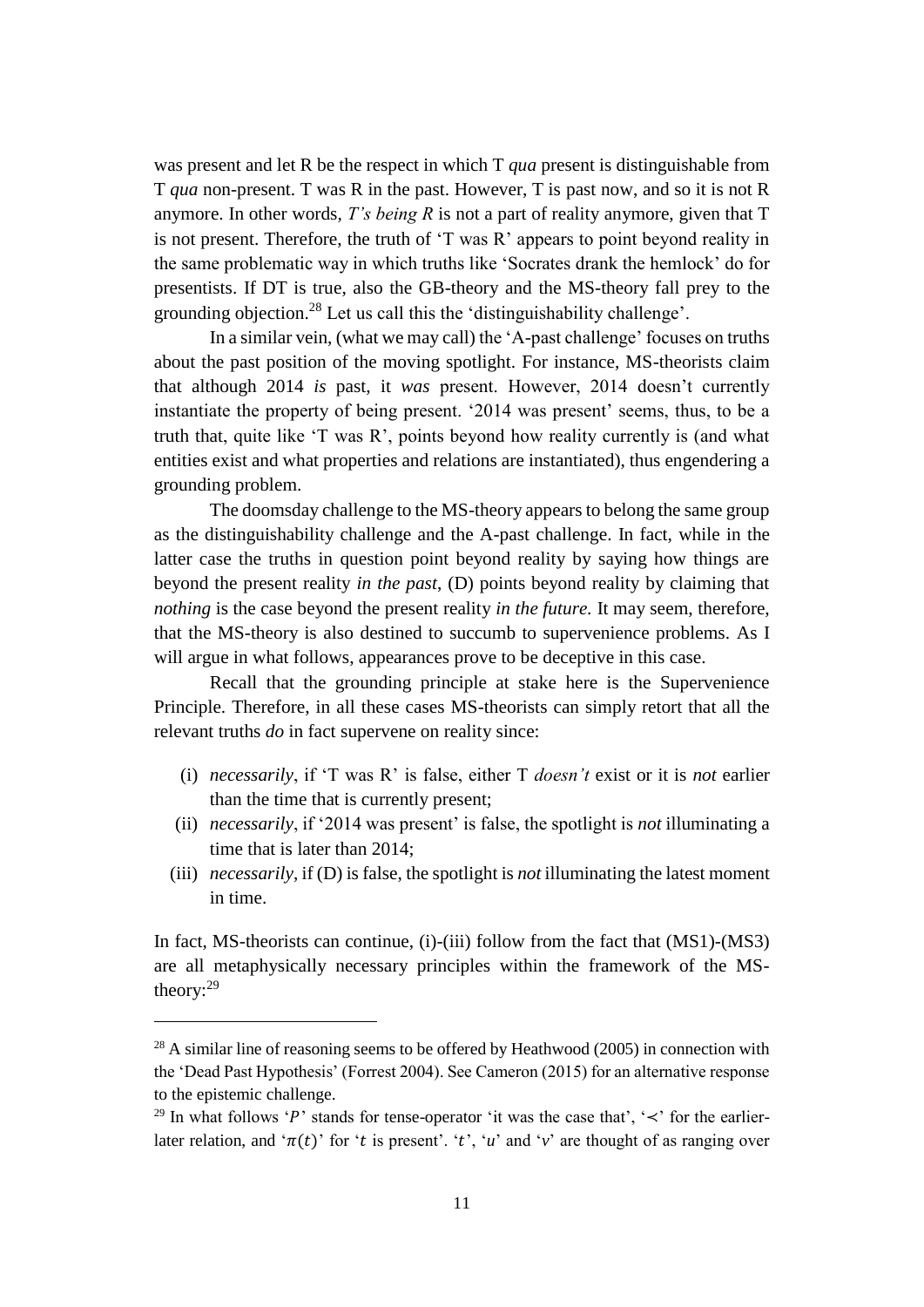(MS1)  $\forall t (PR(t) \leftrightarrow \exists u (\pi(u) \land t \leq u))$ 

For every time *t*, it was the case that *t* was *R* if and only if some time *u* is present and *t* is earlier than *u*

(MS2)  $\forall t (P\pi(t) \leftrightarrow \exists u (\pi(u) \land t \leq u))$ 

For every time *t*, it was the case that *t* was present if and only if some time *u* is present and *t* is earlier than *u*

 $(MS3) \exists p F p \leftrightarrow \exists t \exists u(\pi(t) \land t < u)$ 

It will be the case that *p*, for some *p*, if and only if there is some time *t* and some time *u* such that *t* is present and *t* is earlier than *u*

One may worry that MS-theorists are not in position to simply declare (MS1)-(MS3) to be metaphysically necessary and the corresponding problematic worlds to be impossible.<sup>30</sup> Yet, why couldn't they? Nothing seems to debar MStheorists from upholding, for instance, that (i) (MS1)-(MS3) must be thought of as 'metaphysical axioms' ('laws of metaphysics')—or as 'metaphysical theorems' following from such axioms—and that, in general, (ii) laws of metaphysics are metaphysically necessary truths that don't possess any further ground (see Sider 2011: §12.5). Similarly, nothing seems to prevent MS-theorists from claiming that (i) it lies in the (either constitutive or consequentialist) $31$  essence of R-ness and presentness that (MS1)-(MS3) are the case and that (ii) essentialist facts are fundamental, ungrounded facts (or facts that are not-apt to be grounded: see Dasgupta 2014). In this case, in fact, MS-theorists could employ the essentialist operator 'it lies in the (either constitutive or consequentialist) essence of *x* that'  $({^{\circ}\square_x})$  and embrace the following 'generic' (Correia 2006) essentialist facts:

$$
(ES1) \quad \Box_R \forall t \big( PR(t) \leftrightarrow \exists u (\pi(u) \land t < u) \big)
$$

$$
(ES2) \quad \Box_{\pi} \forall t \big( P \pi(t) \leftrightarrow \exists u (\pi(u) \land t < u) \big)
$$

(ES3) 
$$
\Box_{\pi}(\exists pFp \leftrightarrow \exists t \exists u (\pi(t) \land t < u))^{32}
$$

times, and '**R**' stands for '[the] respect […] in which any time, *t*, when *t* is objectively present, is distinguishable from *t*, when *t* is objectively non-present' (Miller 2017: 187).

<sup>&</sup>lt;sup>30</sup> A similar move is deemed to be problematic by Miller (2018: 246-49) discussing Forrest (2006).

<sup>&</sup>lt;sup>31</sup> See Fine (1995: 276ff) on the distinction between constitutive and consequentialist essence. I employ here a disjunctive notion of essence (i.e. either constitutive or consequentialist) only for the ease of exposition.

<sup>32</sup> *Mutatis mutandis* (ES2)-(ES3) appear to express something close to what Cameron (2015, 2017) claims concerning change and the essence of his age properties: '[…] the very *essence* of ages involves change […] facts about change are a genuine feature of reality on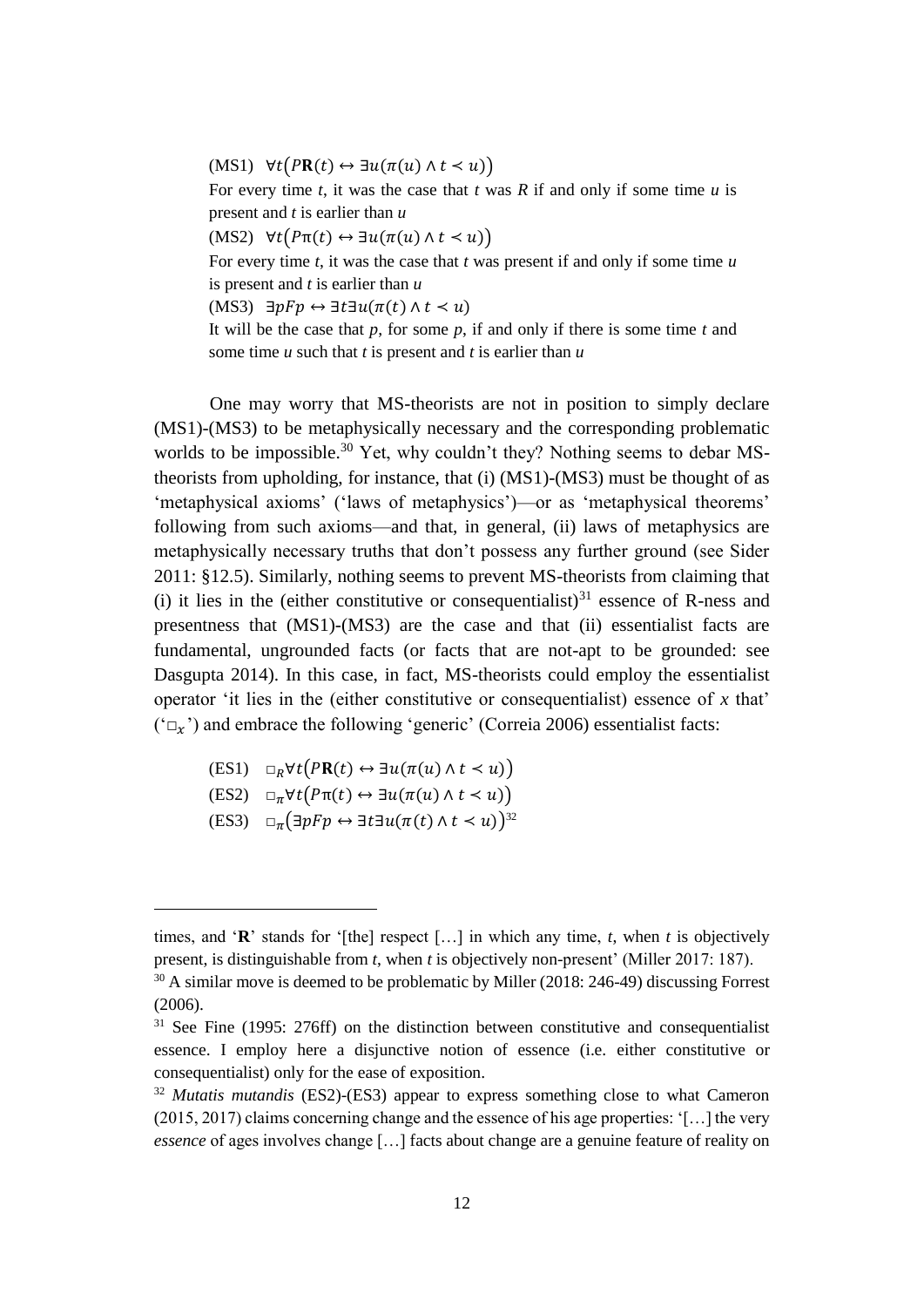Notice, furthermore, that GB-theorists and presentists can*not* appeal to laws of metaphysics and essentialist facts in order to avoid (all) their grounding problems. Upstanding GB-theorists and presentists can indeed claim (like Cameron 2015, 2017 does) that it lies in the nature of the *sui generis* truthmakers they invoke that the relevant tensed propositions are true. However, the question here is precisely whether one can address the challenges to A-theories of time without either positing the existence of *sui generis* truthmakers, and thus, taking the upstanding path, or rejecting the Supervenience Principle, and thus, embracing the nefarious side. Similarly, although GB-theorists do appear in position to invoke principles like (MS1) and (MS2) to meet both the Distinguishability and the A-past challenge, there appears to be no principle corresponding to (MS3) that may help GB-theorists with the doomsday challenge. In fact, it seems that such a principle could help GBtheorists only by making doomsday something that can only happen *by necessity* once the block has grown in a certain way. It is, however, difficult to see what these necessitating circumstances may be.

Miller (2017, 2018) claims that any non-presentist A-theorists aiming at doing better than presentists when it comes to truthmaking should comply with the following two theses:

**Unified Truthmaker Thesis 1** (UTT1): 'the sorts of truthmakers […] for *present*-tensed propositions are the same as the sorts of truthmakers […] for *past*-tensed propositions' (Miller 2018: 235; my italics) **Unified Truthmaker Thesis 2** (UTT2): 'Whatever kind of thing actually

makes true *some* past-tensed truth, P, is the kind of thing that makes true *every* actual past-tensed truth.' (Miller 2017: 190; my italics)

However, the MS-theory appears to have no problems concerning (UTT1) and (UTT2) (understood in terms of supervenience) once the notion of 'tensed truth' is disambiguated. In fact, MS-theorists (as defined in this paper) can distinguish between *two* kinds of tenses:<sup>33</sup> one that is reducible to quantification over times and

my view […] The difference between my view and the Stuck Spotlight view is that temporal passage results from the *natures* of things.' Cameron (2017: 819; italics mine).

<sup>33</sup> According to Sider (2001), they *must*: 'the defender of the growing block universe must accept *two* senses of the tenses. One sense is given an eternalist-style analysis in terms of the manifold; the other captures the *growth* in the manifold. (The defender of the moving spotlight must also accept two senses of the tenses, one reducible to B-facts, the other expressing the movement of the spotlight.) The latter seems not to be reducible to the former, for if it were, the actual growing block universe—a dynamic four-dimensional manifold whose crest is in 2000—could not be distinguished from a B-theoretic world in which time comes to an end in 2000.' (Sider 2001: 22).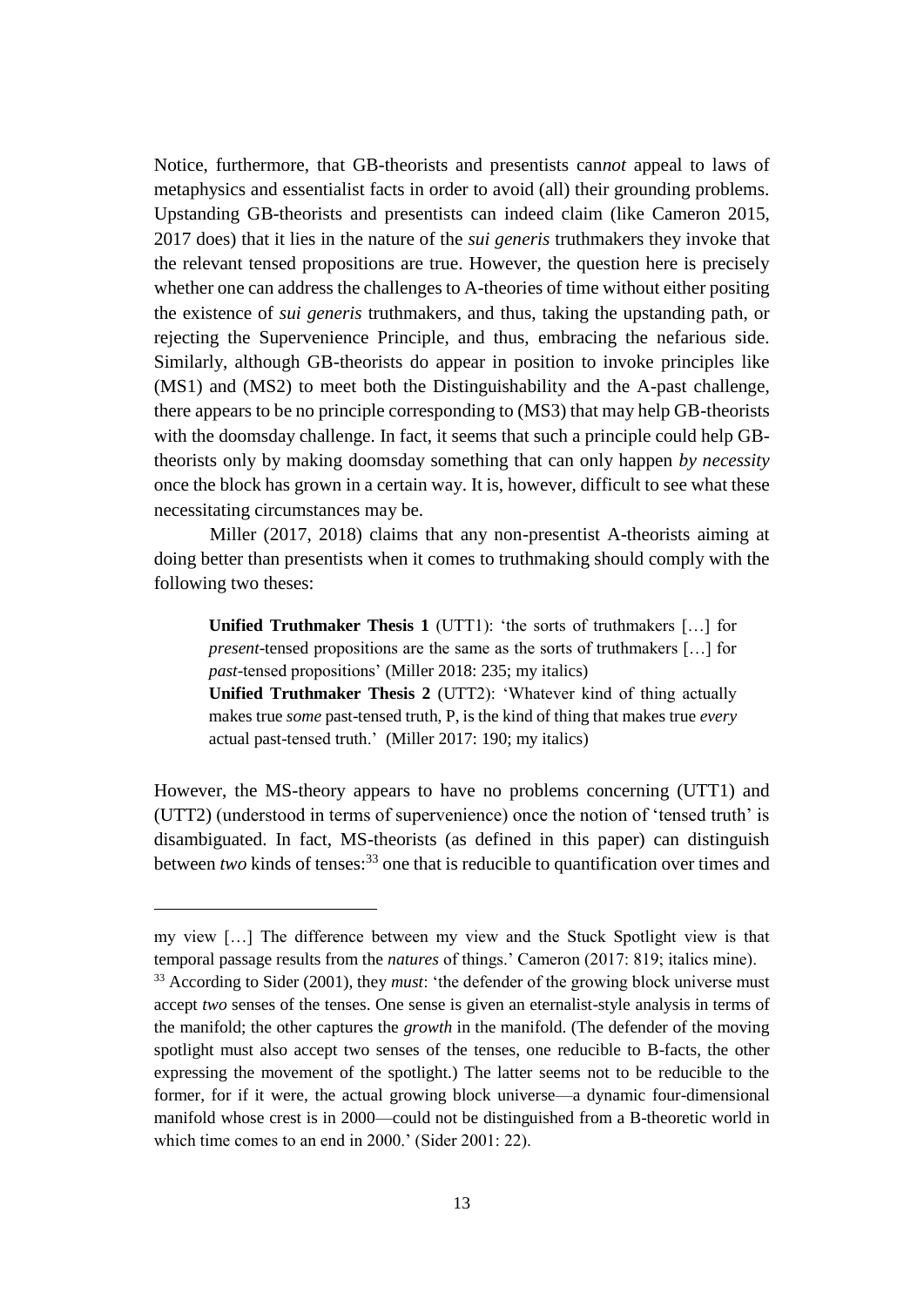one that is not. Let's call them 'weak' and 'strong' tense.<sup>34</sup> Strong tense is essential to the MS-theory as presented in this paper, so that MS-theorists are committed to claiming that there are some strongly-tensed truths. For what concerns weak tense, MS-theorists appear to have a choice concerning ordinary English past-tensed statements like 'Socrates drank the Hemlock'. They can either claim that

- (i) ordinary past-tensed statements like 'Socrates drank the Hemlock' must be understood as strongly-tensed and, thus, be parsed by means of fundamental tense operators ('**It was the case that**: Socrates drinks the Hemlock'), or that
- (ii) ordinary past-tensed statements are best parsed as (something along the lines of) 'There is a time T that is earlier than the time that is currently present and such that Socrates drinks Hemlock at T'.

If MS-theorists take every tensed-statement to be strongly tensed, then tensed statements are indeed made true in an uniform way, since every tensed truth is partly made true by what kind of ordinary properties and relations entities instantiate along the block *plus* the position of the spotlight of presentness. Instead, if MS-theorists acknowledge the existence of both strongly and weakly tensed statements, then it would seem natural to reformulate (UTT1) and (UTT2) as demanding unification only when the *same* kind of tense is concerned. Why should statements whose logical form involves only quantification over times be truth-made in the same way as statements whose logical form involves a fundamental temporal operator? However, it is easy to see that in this case there is also no uniformity problem for MS-theorists. In fact, weakly-tensed truths all supervene on the way the block is (independently of the position of the spotlight), while all the strongly-tensed truths supervene on the way the block is *plus* the position of the spotlight.

It seems, thus, possible to conclude that, contrary to both presentism and the GB-theory, the MS-theory appears to be in position to meet all the main supervenience challenges to the A-theories of time and should, thus, be preferred over both presentism and the GB-theory.

<sup>34</sup> Deasy (2015) considers an *operator reductionist* version of the MS-theory according to which tensed statements can be reduced to quantification over times and the property of being present. The kind of MS-theory featuring in this paper is (by definition) not an operator reductionist one. However, what I am saying here about strong and weak tense seems to hold—*mutatis mutandis*—also for Deasy's 'moderate tense' (as we may call it).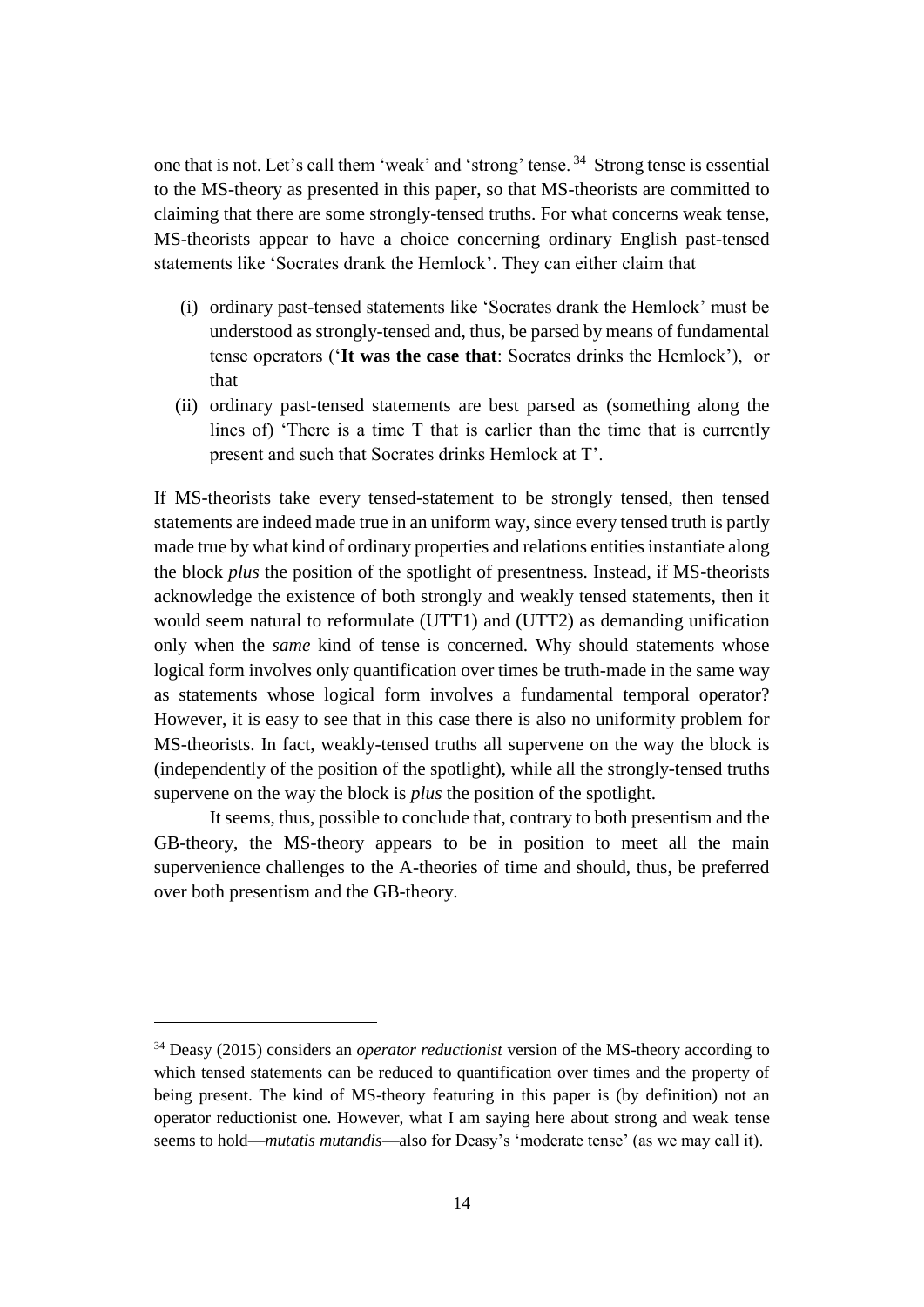#### **4. Past record and Neutrality**

In the previous section I have argued that the metaphysical axioms of the MS-theory shape the space of metaphysical possibility in a way that puts MS-theorists in position to address all the supervenience challenges reviewed in this paper. However, even those who agree with what has been said thus far may still be worried by the fact that MS-theorists must reject Past Record (Cameron 2015: 64):

**Past Record**: If something *was* the case, then it *is* the case in the past

In fact, even if 2014 was present, it is not part of the past block of reality that 2014 is present. Similarly, T was R. However, T is now part of the past block of reality *without* being R. According to Miller (2017, 2018), the rejection of Past Record is intimately related to the truthmaking problems of non-presentists. However, if what I have argued in the previous section is on the right track, the failure of Past Record doesn't appear to engender any supervenience objection to the MS-theory, as it doesn't prevent tensed truths from supervening on reality (and in a way that conforms with Miller's unification principles). The only potential problem for MStheorists that may hide behind the failure of Past Record appears to concern the issue of whether the MS-theory adequately captures the reality of temporal passage.

Kit Fine (2005) famously distinguishes between *standard* and *non-standard* versions of tense-realism. He calls 'presentism' the standard version of realism. However, this label seems to be potentially misleading given that GB-theorists and MS-theorists also appear to be in position to endorse Fine's 'presentism'.<sup>35</sup> To avoid confusion I will use 'Fine-presentism' to refer to standard realism about tense in Fine's sense. Fine-presentism is characterised by the rejection of the Neutrality principle:

**Neutrality**: No time is privileged, the tensed facts that constitute reality are not oriented towards one time as opposed to another. (Fine 2005: 271)

Leaving aside Fine's reference to tensed facts,  $36$  a plausible way to understand the meaning of Neutrality appears to be the following. Those who uphold the reality of temporal passage embrace the idea that a certain kind of *change* occurs in reality: presentists think that entities begin and cease to exist and change their properties and relations; GB-theorists think that the block of reality grows; MS-theorists think that the spotlight of the present 'moves' along the block. At every 'stage' of

<sup>35</sup> See Loss (2017: 219-20).

 $36$  Fine (2005) explicitly takes tense-realists not to be committed to the existence of entities like tensed facts. See Loss (2018) for some discussion.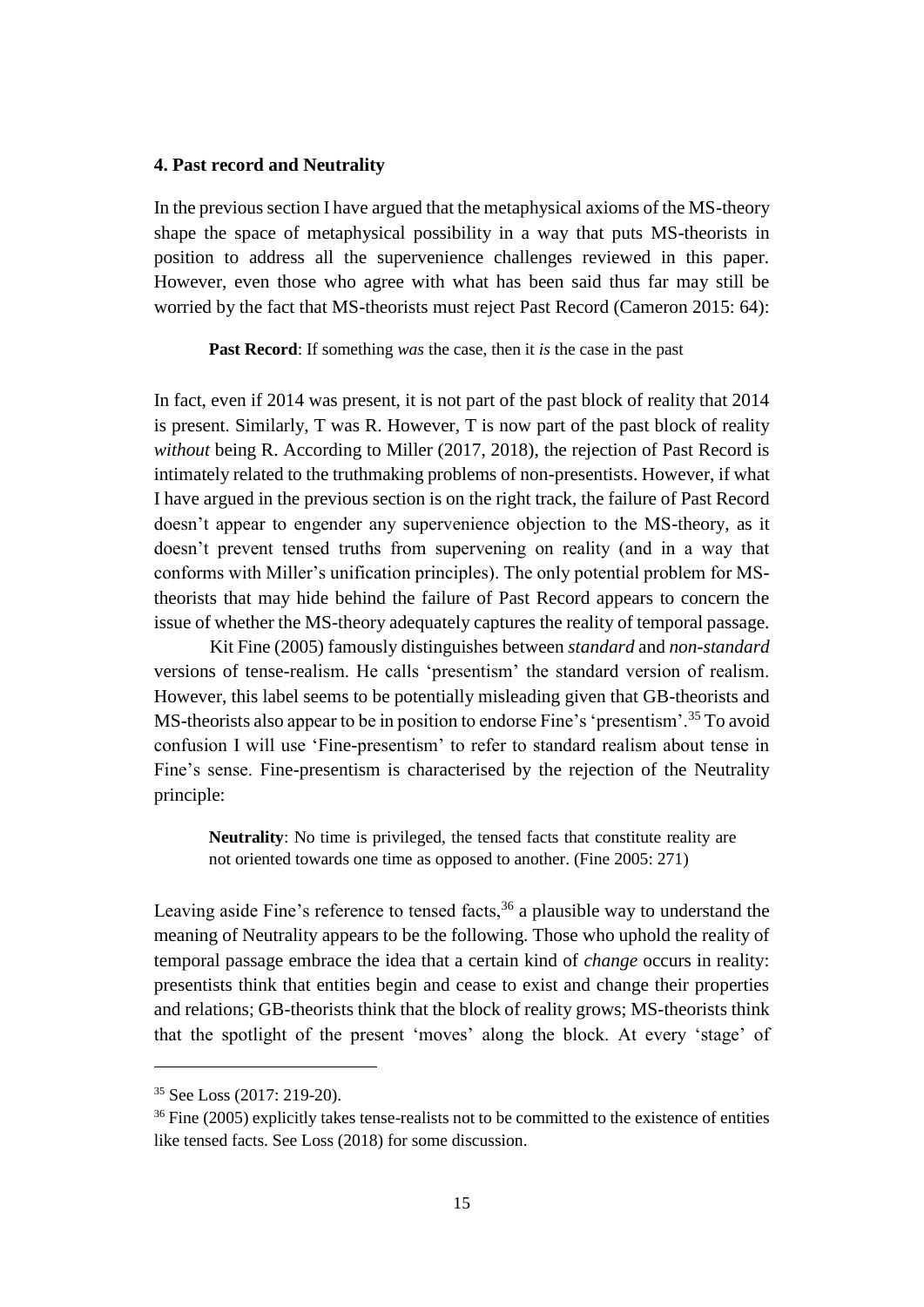temporal passage reality is in a certain way: for presentists, such that only certain entities exist and instantiate only certain properties and relations; for GB-theorists, such that a certain moment is the latest moment on the block; for MS-theorists, such the spotlight of presentness illuminates a certain specific time. Fine-presentists appear, thus, to be best understood as theorists who take reality to be always exhausted by a *single stage* of temporal passage, so to speak.<sup>37</sup> For instance, for MS-theorists endorsing Fine-presentism, from the fact that it is now part of the current stage of temporal passage that 2019 is present it follows that it is indeed part of reality that 2019 is present. However, from the fact that 2014 was present at a past stage of temporal passage it doesn't follow that it is part of reality that 2014 is present. The presentness of 2014 is not part of reality anymore. What is part of reality is that 2014 *was present*. It seems, therefore, that Neutrality can be better reformulated as follows:

**Neutrality\***: No stage of temporal passage is privileged. Reality is not oriented towards one stage of temporal passage as opposed to another.

Non-standard realists embrace Neutrality\* and claim, thus, that *every* stage of temporal passage is part of reality*.* However, they endorse a different *conception* of reality. *External relativists* embrace the view that the most fundamental notion of reality is not absolute but always irreducibly relative to a certain temporal standpoint. Therefore, they claim that the presentness of 2014 is indeed real *but only relative to a certain perspectival standpoint*. Instead, *fragmentalists* think that every stage of temporal passage is real *simpliciter*, but deny that chunks of reality 'agglomerate', so to speak, so that not every two chunks of reality can be seen as both parts of a single, larger chunk of reality. According to them, it is part of reality that 2014 is present and it is part of reality that 2014 is past, but it is not part of reality that 2014 is *both* present *and* past.<sup>38</sup>

 $37$  I speak of 'stages' of temporal passage only for the ease of expression. Whether entities like 'stages' exist will depend (among other considerations) on the version of tense-realism in place (for instance, *fragmentalists*—see below—may identify stages with their 'fragments of reality').

<sup>38</sup> Simon (2018) distinguishes three versions of fragmentalism: (i) *dialethic fragmentalism* (Loss 2017) 'revises our logic itself, allowing for true (first-order) logical contradictions to obtain without *quodlibet*'; (ii) *jagged fragmentalism* (Fine 2005, Lipman 2015, 2018) 'allows that fragments may fail to cohere with one another, in the sense that there is some notion of obtaining-in-a-fragment such that P can obtain in one fragment while  $\sim$ P obtains in another, but this does not engender genuine contradiction'; (iii) *smooth fragmentalism*  (tentatively endorsed by Simon himself) 'denies that there is any genuine incoherence […]. On this approach, logic remains classical [and] reality is coherent […]. Instead we focus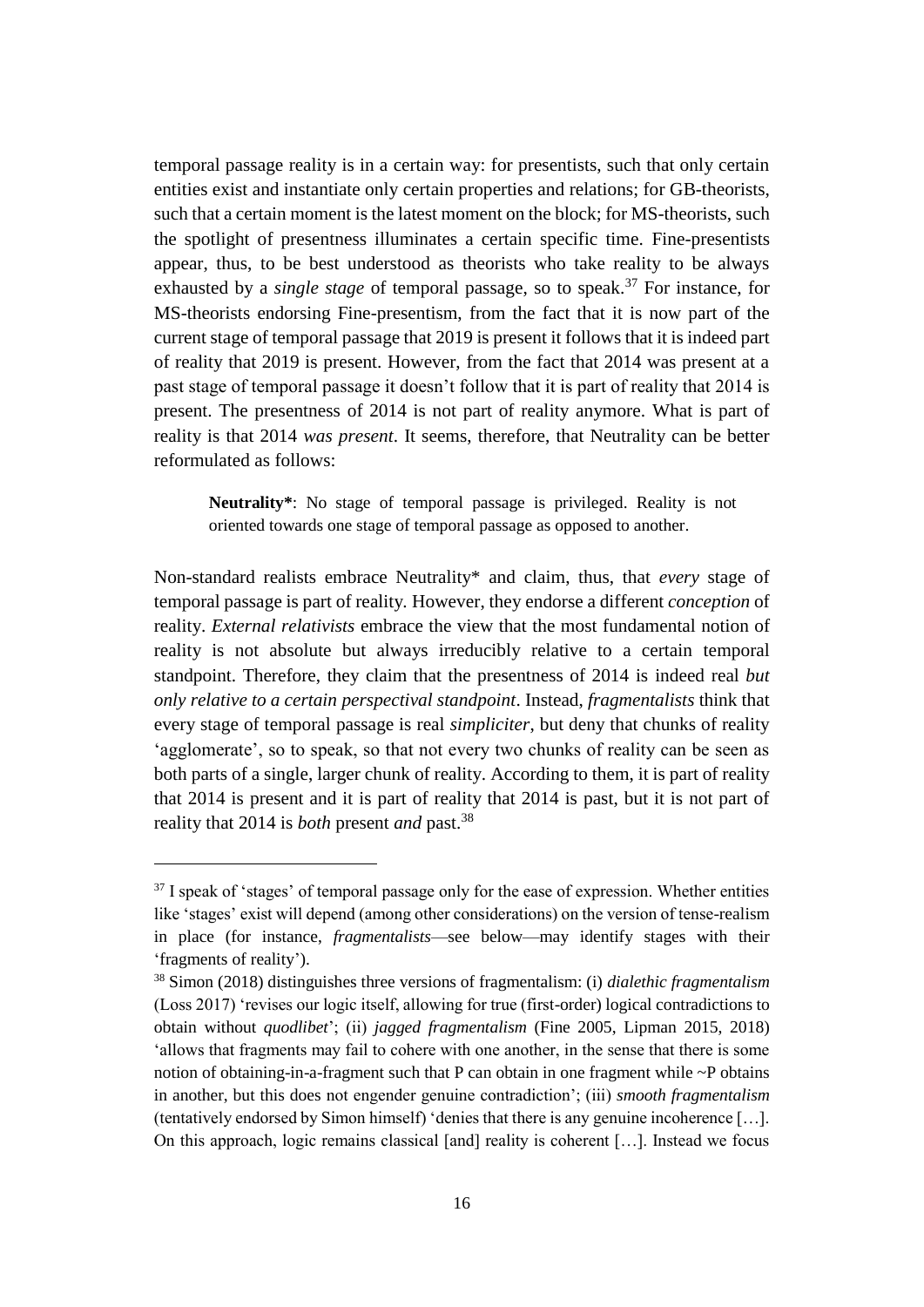One of the most interesting arguments for Neutrality\* and non-standard forms of tense-realism is nicely summed up by Lipman  $(2018)$ :<sup>39</sup>

The closest that a standard A-theory comes to capturing the passage of time is in the constant rewriting of its description of the world. It states that the world is (now) *this* way. And then we wait. And then it states that the world is (now) *this* way. But the crucial bit is in the waiting, this is where time passes, and the passing itself isn't captured in any of the descriptions that the theory offers us. […] What an A-theory really offers us, across time, are the still snapshots of that which passes away *if and when time passes* and not a picture of that very passing itself. A passing picture isn't a picture of passage. (Lipman 2018: 97)

2014 was *first* present, *and then* past. It *passed from* being present *to* being past. However, the metaphysical reality of temporal passage appears to require the reality of *both* stages of the passage. A world-block featuring only a present 2014 would appear to be as static as a world-block without any present time, no matter how many 'tensed truths' one adds to the picture. Neutrality\* appears to entail Past Record. If reality is not oriented towards the present stage of temporal passage, then what *was* the case must be the case *simpliciter* (even if in the 'past part' of reality). Therefore, if what has been said in this section is on the right track, it can be concluded that the failure of Past Record ought to be seen as problematic only by those theorists that feel the pull of this kind of arguments and take the reality of temporal passage to require reality *not* to be oriented towards the present stage of temporal passage. Notice, however, that MS-theorists who find the rejection of Past Record problematic do have the option of embracing some *non-standard* form of tense realism. For instance, they may endorse a *fragmentalist* version of the MStheory according to which each fragment of reality features the same block of the world but with the spotlight of presentness in a different position.<sup>40</sup> It seems, thus, possible to conclude that the failure of Past Record is in any case not a fatal problem for the MS-theory.

exclusively on those cases of metaphysical incompatibility that do not generate logical incompatibility—i.e. distinct determinates of a common determinable, like being scarlet (all over) and being crimson (all over)' (Simon 2018: 128-9).

<sup>39</sup> See also Fine's (2005: 286-88) 'argument from passage'.

 $40$  This fragmentalist version of the MS-theory is different from the theory Iaquinto (2018: 5) says that may be labelled 'Fragmentalist Moving Spotlight' (but which he takes to be a form of presentism, as it seems to be indeed more plausible). According to Iaquinto's FMS every fragment contains only present entities, whereas according to this version of the MStheory each fragment contains past, present, and future entities (see below).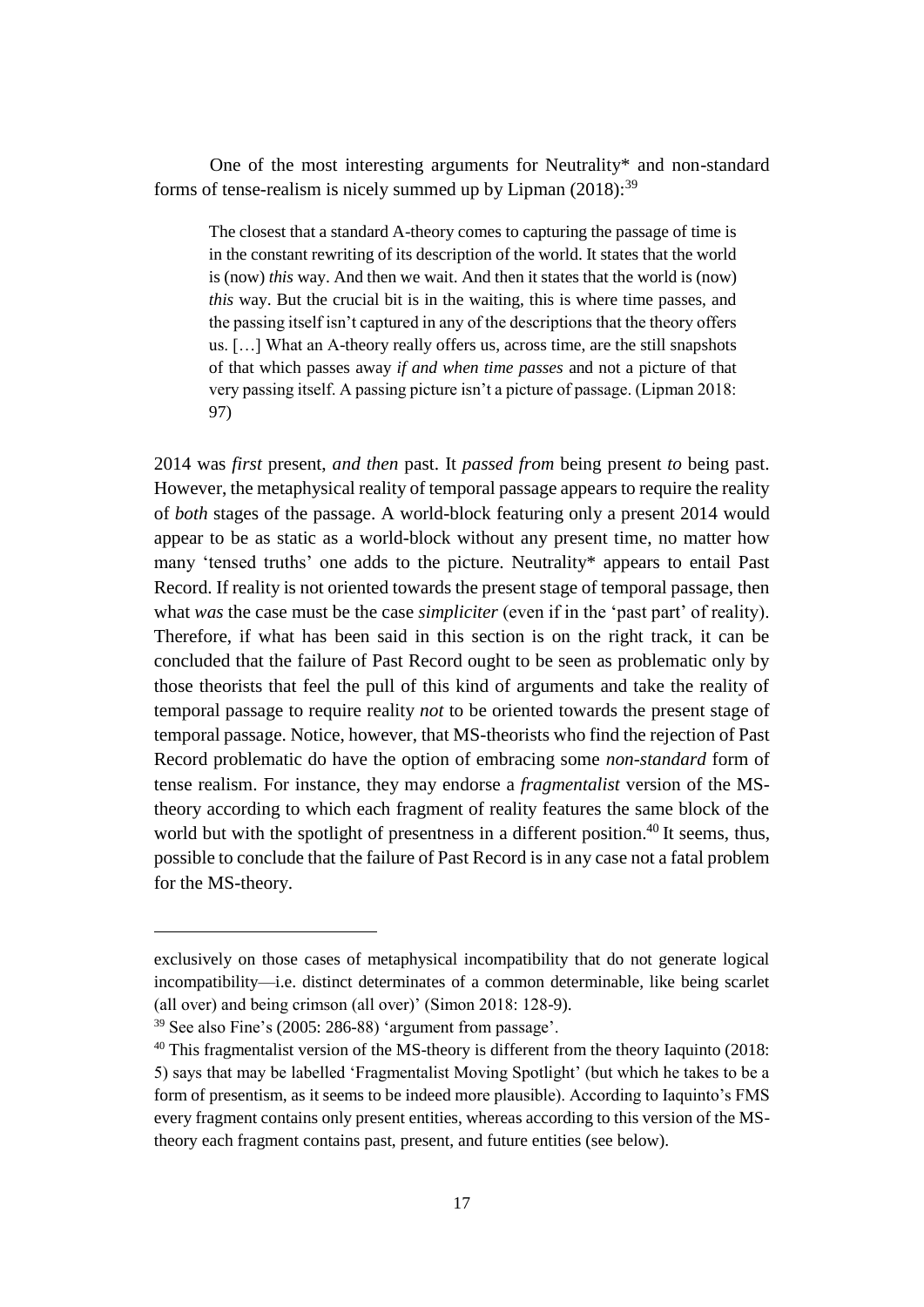One may retort that presentists and GB-theorists also have the option of embracing Neutrality\* and of choosing a non-standard form of tense-realism like fragmentalism. For instance, presentists may take fragments of reality to contain only present entities (Iaquinto 2018), while GB-theorists may take them to contain only past and future entities. However, in this case the supervenience problems of GB-theorists and presentists may appear to vanish, at least insofar as supervenience on *über-reality*— thought of as the 'collection' of the plurality of realities in which the fragments consist (Fine, 2005: 281-3)—is taken to be sufficient to meet the grounding challenge. Suppose, for instance, that (D) is true with respect to a certain fragment of reality  $f<sup>41</sup>$  Then, even assuming that there may be a fragment of reality *g* featuring the same fundamental entities instantiating the same pattern of fundamental properties and relations and such that (D) is false at *g* (thus violating *reality/fragment-supervenience*), it is indeed the case that, if (D) was false, then there would have to be a fragment of reality *f\** in the future of *g* such that something *is* the case at *f\** (thus complying with *über-reality-supervenience*). Even assuming that this line of reasoning can be successfully pursued (and, thus, that the notion of *über-reality-supervenience* is sufficient to articulate the intuition that 'truth depends on *reality*') the MS-theory still appears to fare better than its fellow A-theories. In fact, contrary to presentists and GB-theorists—MS-theorists are *not* forced to endorse Neutrality\* in order to cope with the supervenience challenge. Therefore, even in this case, the MS-theory should be preferred at least by those who have a taste for standard tense-realist landscapes.

# **5. Conclusion**

l

In this paper I have argued that there is at least a class of propositions that appear to be as problematic for the GB-theory as truths about the past are for presentists. Furthermore, I have also argued that (at least insofar as Neutrality\* is rejected) the MS-theory is the only A-theory capable of addressing all the supervenience challenges threatening the A-theoretic idea that time is, somehow, dynamic in nature.

I conclude, thus, that the Supervenience Principle gives A-theorists of time good reasons to prefer the MS-theory over both presentism and the GB-theory.<sup>42</sup>

<sup>&</sup>lt;sup>41</sup> Among friends of fragmentalism it is controversial what is the relation between the notion of truth-at-a-fragment and the notion of truth *simpliciter*. According to Loss (2017: 227), truth-at-a-fragment entails truth *simpliciter*, while for Lipman (2015: 3129; 2018: 113), formulas of the form ' $\neg A$ ' (like (D)) can be true-at-a-fragment without being true *simpliciter*.

 $42$  I am very grateful to an anonymous referee for this Journal for useful comments.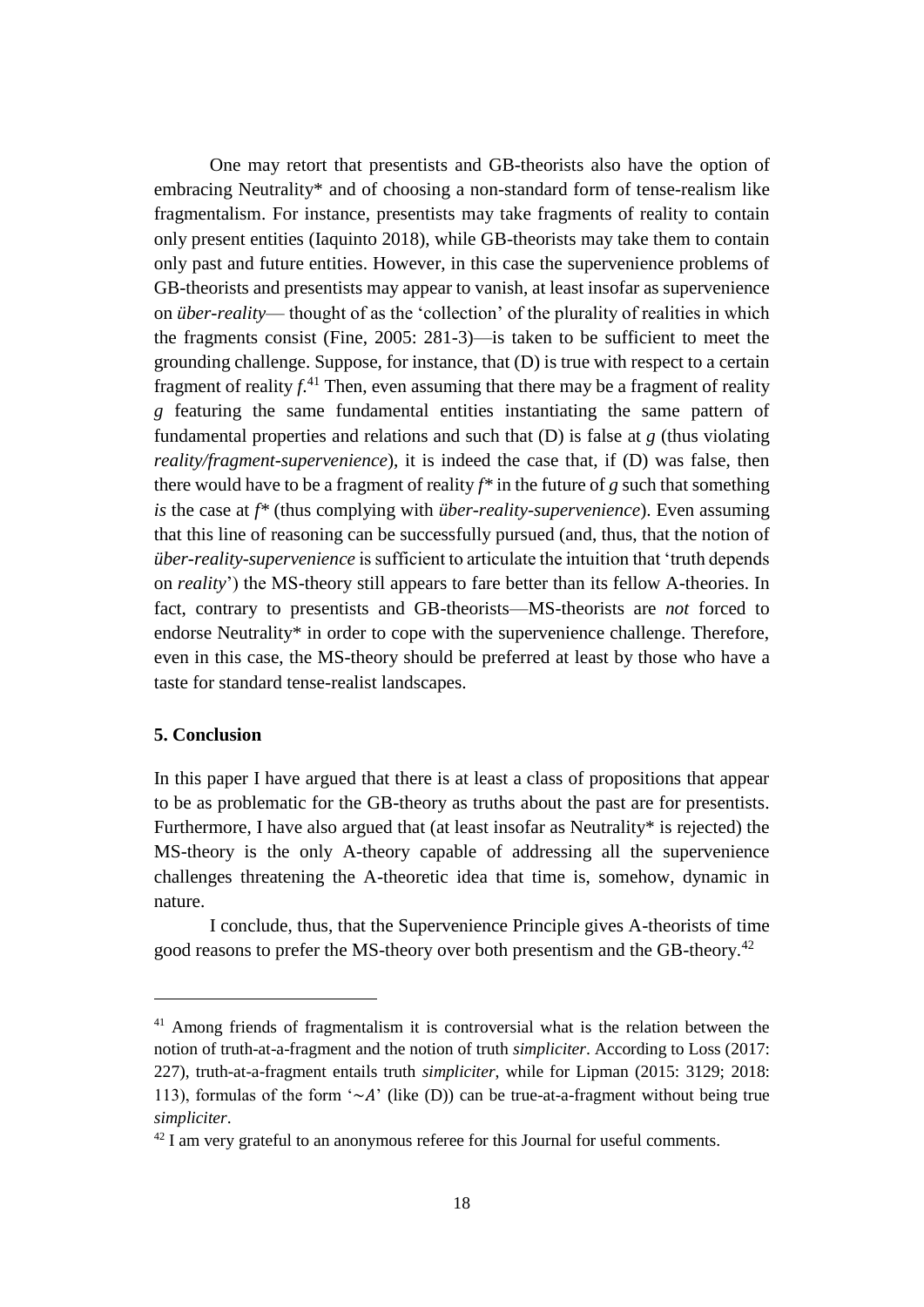#### **References**

Armstrong, D. M. 2004. *Truth and Truthmakers*. Cambridge University Press.

- Baia, A. 2012. "Presentism and the grounding of truth", *Philosophical Studies* 159, 341–356
- Barnes, E. & Cameron, R. 2009. "The open future: bivalence, determinism and ontology." *Philosophical Studies* 146(2): 291-309.
- Barnes, E. & Cameron, R. 2011. "Back to the open future." *Philosophical Perspectives* 25(1):1-26.
- Bigelow, J. 1996. "Presentism and properties." *Philosophical Perspectives* 10: 35– 52.
- Bourne, C. 2002 "When Am I? A Tense Time for Some Tense Theorists?" *Australasian Journal of Philosophy* 80: 359–371.
- Bourne, C. 2006. *A Future for Presentism*. Oxford University Press.
- Braddon-Mitchell, D. 2004 "How Do We Know It is Now Now?" *Analysis* 64: 199– 203.
- Braddon-Mitchell, D. 2013 "Fighting the Zombie of the Growing Salami" *Oxford Studies in Metaphysics* 8: 351.
- Briggs, R. & Forbes, G. 2012. "The Real Truth about the Unreal Future." In K. Bennett & D. Zimmerman (eds.), *Oxford Studies in Metaphysics* (Vol. 7), Oxford University Press: 257-304.
- Broad, C. D. 1923. *Scientific thought*. London: Routledge and. Kegan Paul.
- Burgess, J. P 1984. "Basic Tense Logic." In D. Gabbay & F. Guenthner, eds., *Handbook of Philosophical Logic, II. Extensions of Classical Logic*, Reidel, Dordrecht: 89-134.
- Cameron, R. 2011. "Truthmaking for presentists." In Dean Zimmerman (ed.), *Oxford Studies in Metaphysics* (Vol. 6), Oxford University Press: 55– 100.
- Cameron, R. 2015 *The Moving Spotlight: An Essay on Time and Ontology*. Oxford University Press.
- Cameron, R. 2017. "Reply to Miller, Sider and Skow." *Analysis* 77 (4):810-824.
- Caplan, B., & Sanson, D. 2010. "The way things were." *Philosophy and Phenomenological Research*, *81*, 24–39.
- Caplan, B., & Sanson, D. 2011. "Presentism and truthmaking." *Philosophy Compass*, *6*, 196–208.
- Correia, F. 2005. *Existential Dependence and Cognate Notions*. München: Philosophia Verlag.
- Correia, F. and Rosenkranz, S. 2018 *Nothing To Come: A Defence of the Growing Block Theory of Time*, Synthese Library.
- Crisp, T. M. 2007. "Presentism and the grounding objection." *Noûs* 41(1): 90–109.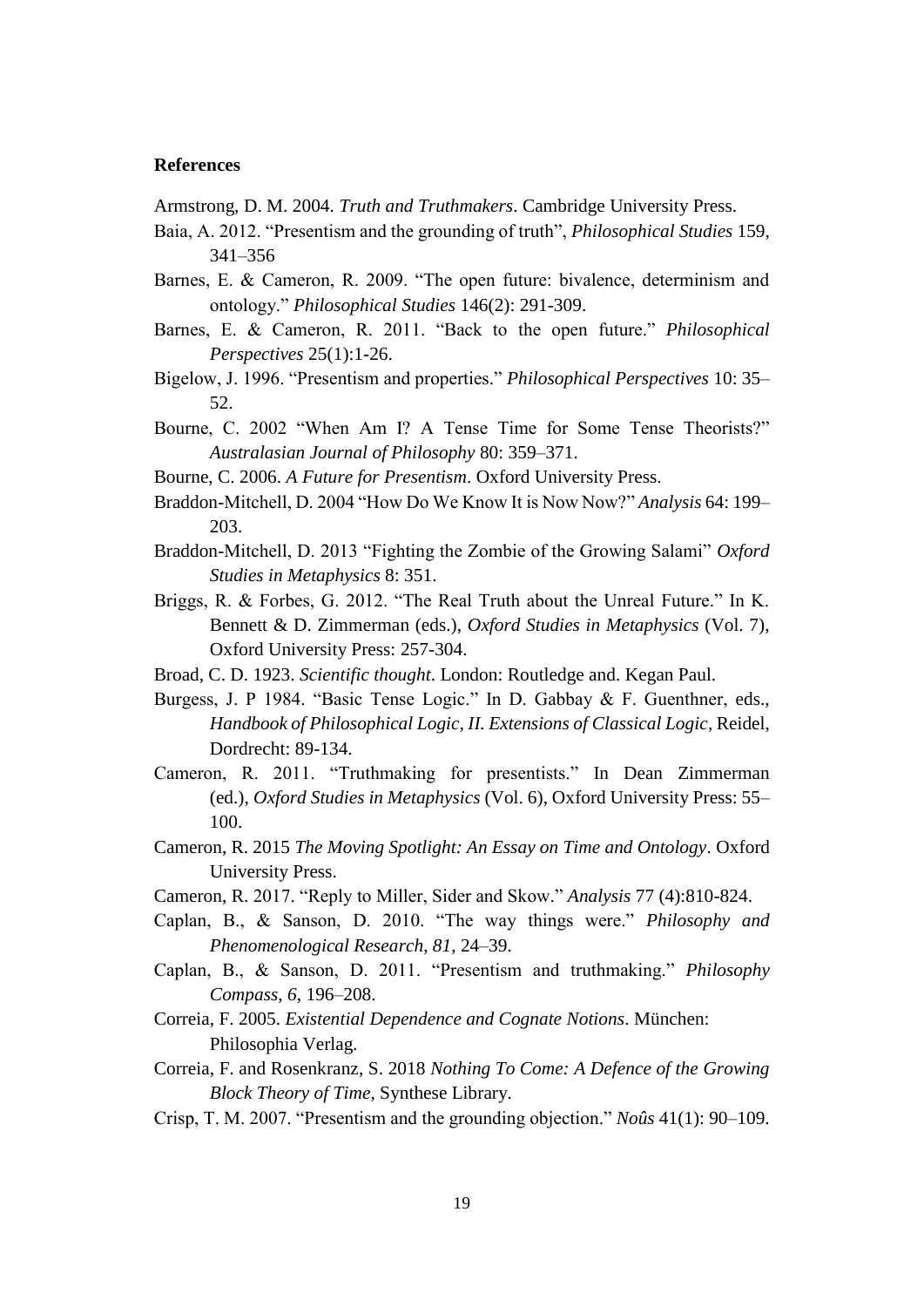- Davidson, M. 2013. "Presentism and grounding past truths." In Ciuni, R., Torrengo, G., & Miller, K. (Eds.), *New Papers on the Present: Focus on Presentism*. Verlag, 153–172.
- Dasgupta, S. 2014. "The Possibility of Physicalism." *Journal of Philosophy* 111(9- 10): 557-592.
- Deasy, D. 2015. The Moving Spotlight Theory. *Philosophical Studies* 172(8): 2073-2089.
- Deasy, D. 2017. "What is Presentism?" *Noûs* 51(2): 378-397.
- Dummett, M. 1969. The reality of the past. *Proceedings of the Aristotelian Society*, *69*, 239–258.
- Earman, J. 1995. *Bangs, Crunches, Whimpers, And Shrieks*. Oxford University Press.
- Forrest, P. 2004 "The real but dead past: A reply to Braddon-Mitchell." *Analysis* 64/4: 358–362.
- Forrest, P. 2006. "Uniform Grounding of Truth and the Growing Block Theory: A Reply to the contract of the contract of the contract of the contract of the contract of the contract of the contract of the contract of the contract of the contract of the contract of the contract of the contract of the c

Heathwood." *Analysis* 66 (2): 161–163.

- Heathwood, C. 2005. "The real price of the dead past: A reply to Forrest and to Braddon-Mitchell." *Analysis* 65(3): 249–251.
- Iaquinto, S. 2018. "Fragmentalist Presentist Perdurantism." *Philosophia* https://doi.org/10.1007/s11406-018-0016-4.
- Lewis, D. 2001. "Truthmaking and difference-making." *Noûs* 35(4): 602–615.
- Lipman, M. A. 2015. "On Fine's fragmentalism." *Philosophical Studies* 172(12): 3119-3133.
- Lipman, M. A. 2018. "A Passage Theory of Time." In Karen Bennett & Dean Zimmerman (eds.), *Oxford Studies in Metaphysics*, *volume 11*. Oxford University Press: 95-122.
- Loss, R. 2017. "Fine's McTaggart: Reloaded." *Manuscrito: Revista Internacional de Filosofía*. 40(1): 209–239.
- Loss, R. 2018. "Fine's trilemma and the reality of tensed facts." *Thought: A Journal of Philosophy,* 7(13): 209-217
- MacFarlane, J. 2003. "Future contingents and relative truth." *Philosophical Quarterly* 53(212): 321–336.
- Markosian, N. 2013. "The Truth About the Past and the Future." In: Fabrice Correia & Andrea Iacona (eds.), *Around the Tree: Semantic and Metaphysical Issues Concerning Branching Time and the Open Future*. Springer: 127- 141.
- Merricks, T. 2006. "Goodbye Growing Block." In Dean Zimmerman (ed.), *Oxford Studies in Metaphysics,* (Vol. 2), Oxford University Press: 103-110.
- Merricks, T. 2007. *Truth and Ontology*. Oxford University Press.